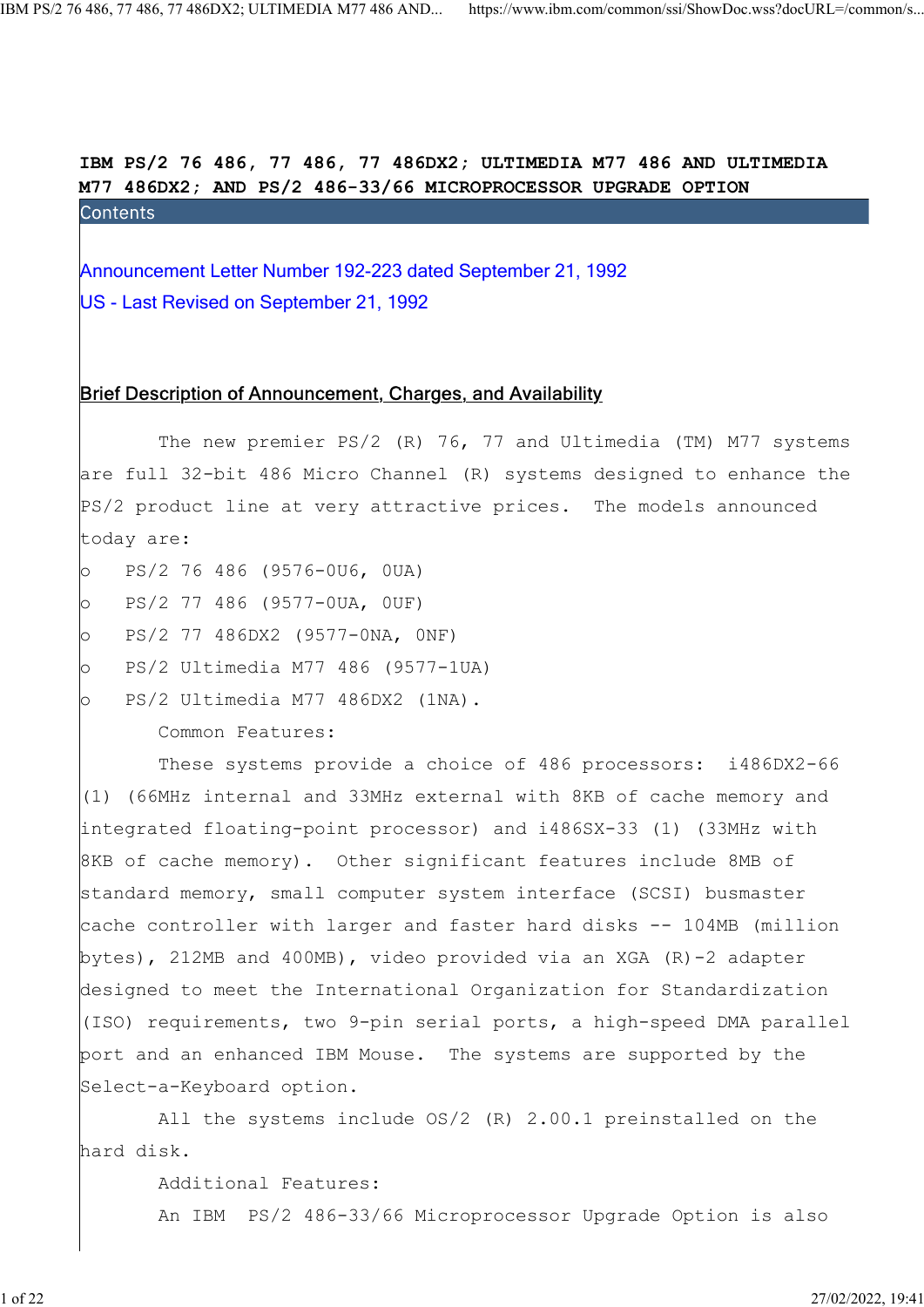|         | announced that allows upgrades of i486SX-33 based systems with the    |
|---------|-----------------------------------------------------------------------|
|         | enhancement of an internal processor speed of 66MHz and an integrated |
|         | floating-point processor. The Ultimedia M77 models include a 212MB    |
|         | fixed disk, a 600MB CD-ROM, built-in audio functions, and a variety   |
|         | of Ultimedia sampler applications.                                    |
|         | As a result of IBM's continued commitment to improve product          |
|         | reliability, the new premier PS/2 product line, including all 9576    |
|         | and 9577 models, has a three-year, on-site warranty. However, an      |
|         | optional one-year warranty is available via special bid.              |
|         | Planned Availability Dates:                                           |
| $\circ$ | September 21, 1992, except for the IBM PS/2 Ultimedia M77, which      |
|         | will be available December 1992                                       |
| $\circ$ | November 6, 1992, for the IBM PS/2 486-33/66 Microprocessor           |
|         | Upgrade Option (#3072, 32G3690).                                      |
|         | (R) Registered trademark of International Business Machines           |
|         | Corporation.                                                          |
|         | (TM) Trademark of International Business Machines Corporation.        |
|         | (1) Trademark of Intel Corporation.                                   |
|         | IN BRIEF                                                              |
| $\circ$ | High-performance systems with 486DX2-66 (integrated                   |
|         | floating-point processor) or 486SX-33 processor with 8KB of           |
|         | internal cache memory                                                 |
| $\circ$ | 486 33/66 Processor Upgrade Option (xUx) for enhanced performance     |
| $\circ$ | ISO compliant, faster, higher resolution, industry-standard XGA-2     |
|         | graphics                                                              |
| $\circ$ | Three-year, on-site warranty                                          |
| $\circ$ | Ready-to-use preinstalled OS/2 2.00.1 on hard disk                    |
| $\circ$ | Standard 8MB 70ns memory with support up to 32MB memory               |
| $\circ$ | Increased capacity:                                                   |
|         | 2.88MB diskette drive with media sense                                |
|         | Faster access, cached SCSI hard disks -- 104MB (0U6), 212MB           |
|         | (OUA, 1UA, ONA and 1NA) and 400MB (OUF and ONF)                       |
| $\circ$ | Ultimedia models include an application sampler package on CD-ROM     |
| $\circ$ | Mechanical package:                                                   |
|         | PS/2 76: 3 slots and 3 bays                                           |
|         | PS/2 77 and M77: 5 slots and 4 bays                                   |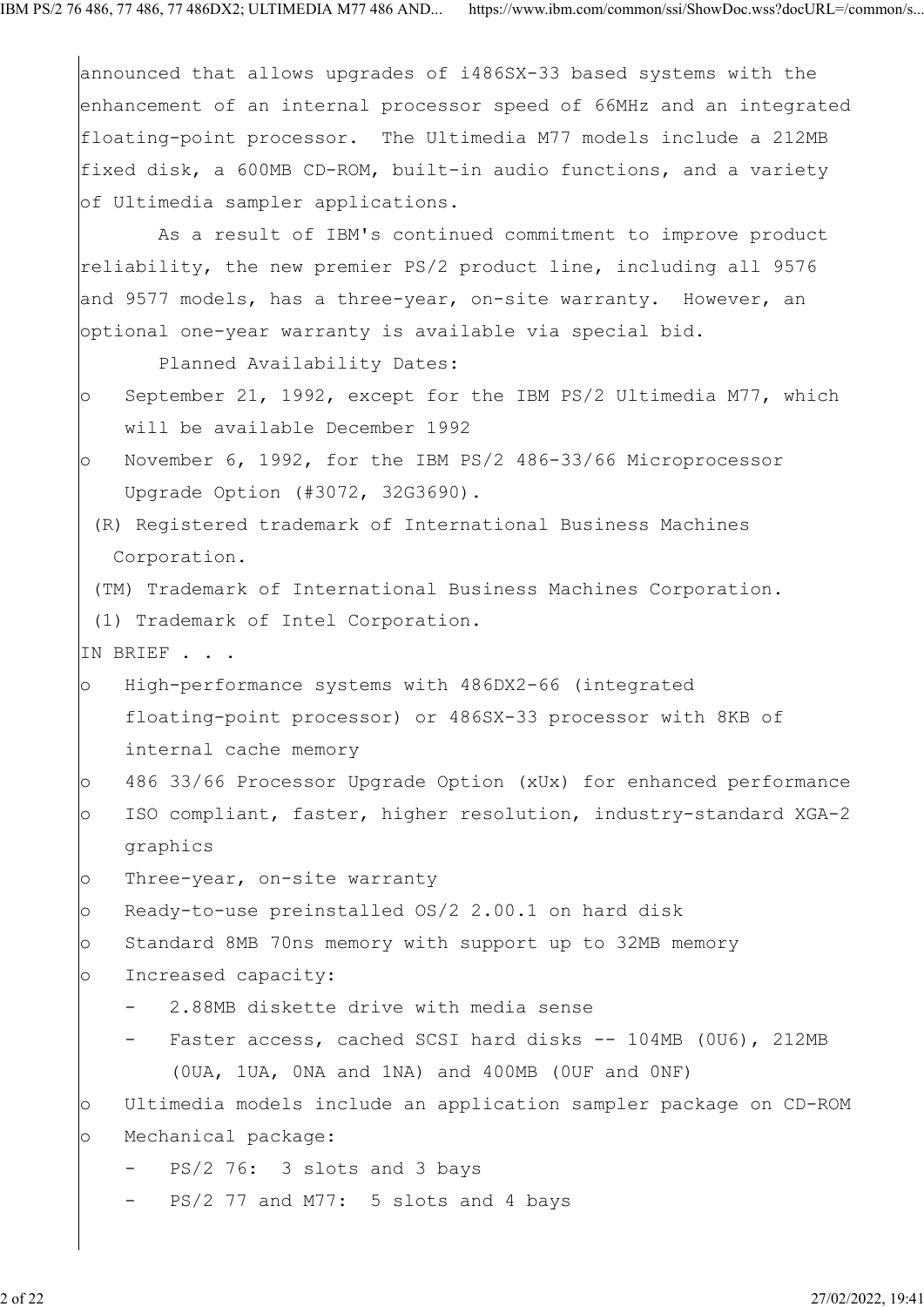## **Customer Letter Section**

#### DESCRIPTION

## BUSINESS SOLUTIONS

The PS/2 76, 77 and Ultimedia M77 systems support the customer's business objectives by providing a choice of processor performances, best graphics, ranges of memory and hard disk drive capacities tailored to each customer application and environmental need.

 The preinstalled OS/2 2.00.1 makes it the ideal platform for desktop, networking, communications and multimedia solutions. INVESTMENT PROTECTION

The high degree of compatibility between the 76, 77 and Ultimedia M77 and other PS/2 devices protects the customer's investment in PS/2 hardware and software. An extensive list of Micro Channel options is supported.

 The IBM PS/2 486-33/66 Microprocessor Upgrade Option provides customers with the capability to upgrade the performance of the system at a minimal expense.

 The DOS 5.0, Operating System/2 (R) 2.00.1 and AIX PS/2 1.3 operating systems and compatible software are supported.

(R) Registered trademark of International Business Machines

Corporation.

### GROWTH ENABLEMENT

The PS/2 76, 77 and M77 systems support application development and growth through expansion features. The microprocessor on the PS/2 76 486 and PS/2 77 486 can be upgraded to the 486DX2-66 through the second processor socket. The standard system memory may be expanded to 32MB on the system board. Available 32-bit Micro Channel slots allow the addition of options for additional applications. Available direct access storage device (DASD) bays provide for the addition of 3.5-inch and 5.25-inch DASD devices (hard disk drive, diskette drives, tape drive, CD-ROM).

 The PS/2 486-33/66 Microprocessor Upgrade Option offers PS/2 76, 77 and Ultimedia M77 customers with 486SX 33MHz models a higher level of performance and growth to handle more compute-intensive applications.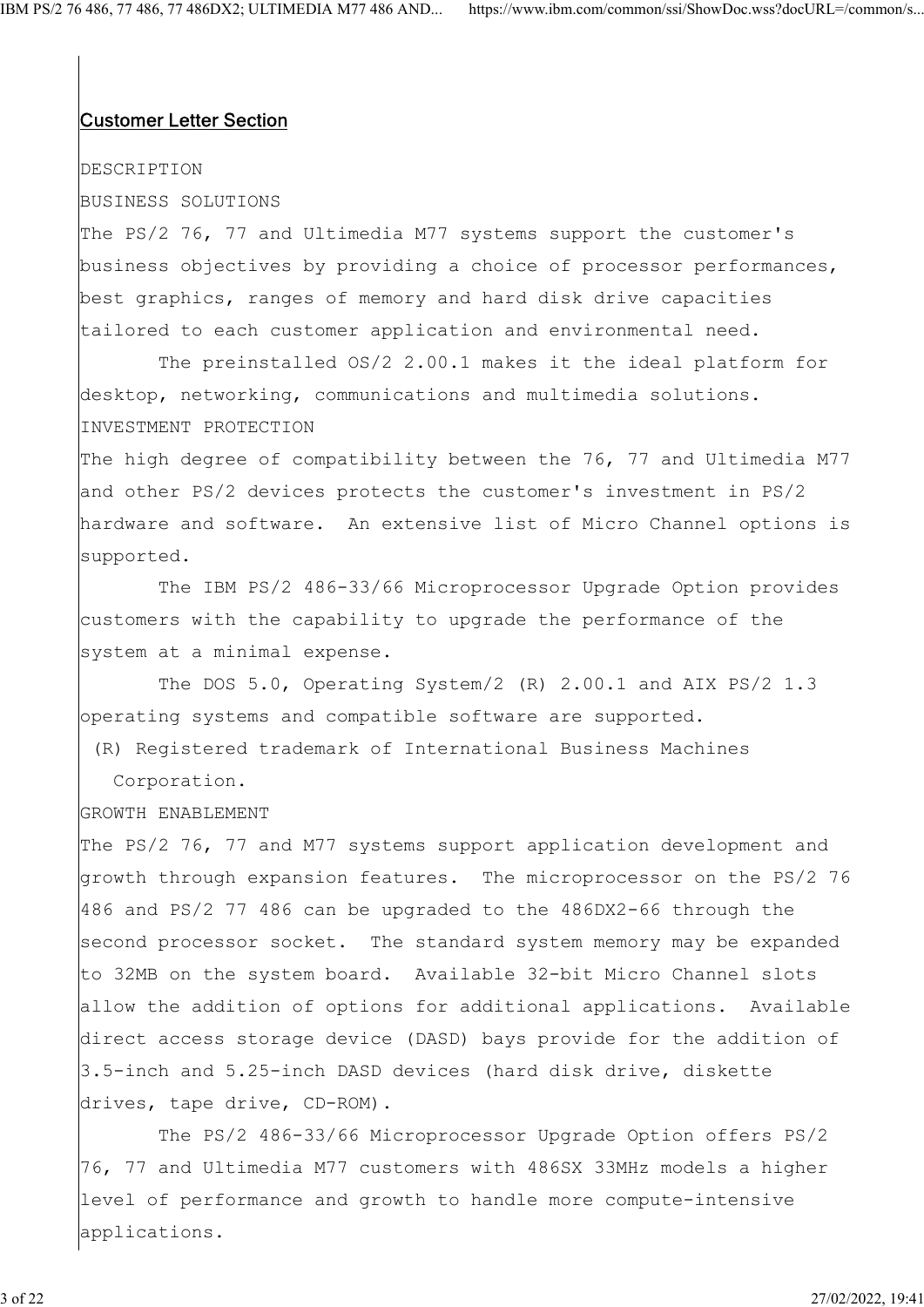|         | USER PRODUCTIVITY                                                    |
|---------|----------------------------------------------------------------------|
|         | User productivity is significantly enhanced by many of the new       |
|         | features of the PS/2 76 486, PS/2 77 486 and the PS/2 Ultimedia M77. |
|         | The new features include:                                            |
| $\circ$ | Powerful 486 processors operating at 66/33 or 33MHz for improved     |
|         | computing performance                                                |
| $\circ$ | XGA-2 graphics subsystems providing higher refresh rates and         |
|         | significant improvement in device driver performance                 |
| $\circ$ | A 2.88MB diskette drive with media sense that allows for more        |
|         | data to be stored on fewer diskettes                                 |
| $\circ$ | Keyboard port and keyboard, pointing device port and mouse, video    |
|         | port, two serial ports, parallel port and SCSI port                  |
| $\circ$ | Preinstalled OS/2 providing a fully configured, ready-to-go          |
|         | system with features that enable the user to manage system           |
|         | configuration easily.                                                |
|         | PS/2 Ultimedia M77 provides:                                         |
| $\circ$ | An interactive multimedia demonstration to quickly acquaint and      |
|         | educate the user on system features                                  |
| $\circ$ | Multimedia application samplers on multiple CD-ROMs for immediate    |
|         | system utilization                                                   |
| $\circ$ | Several multimedia application runtimes to play presentations        |
|         | created on other systems                                             |
| $\circ$ | An interactive navigation program, called System Guide, that         |
|         | helps the user explore the content of the CDs provided with the      |
|         | Ultimedia system.                                                    |
| $\circ$ | Exceptional resolution and color required for productivity in a      |
|         | graphic windowing environment                                        |
| $\circ$ | An audio subsystem integrated into the audio front panel and         |
|         | CD-ROM drive -- users will be able to play or build multimedia       |
|         | titles as soon as the system power on is completed.                  |
|         | The PS/2 486-33/66 Microprocessor Upgrade Option enhances            |
|         | end-user productivity by maintaining hardware and software           |
|         | compatibility with the base system, feature and applications. Common |
|         | user interface enables significant performance enhancements and      |
|         | increased productivity without new system education, command or      |
|         | unique instructions.                                                 |
|         | ADDITIONAL PRODUCT INFORMATION                                       |
|         |                                                                      |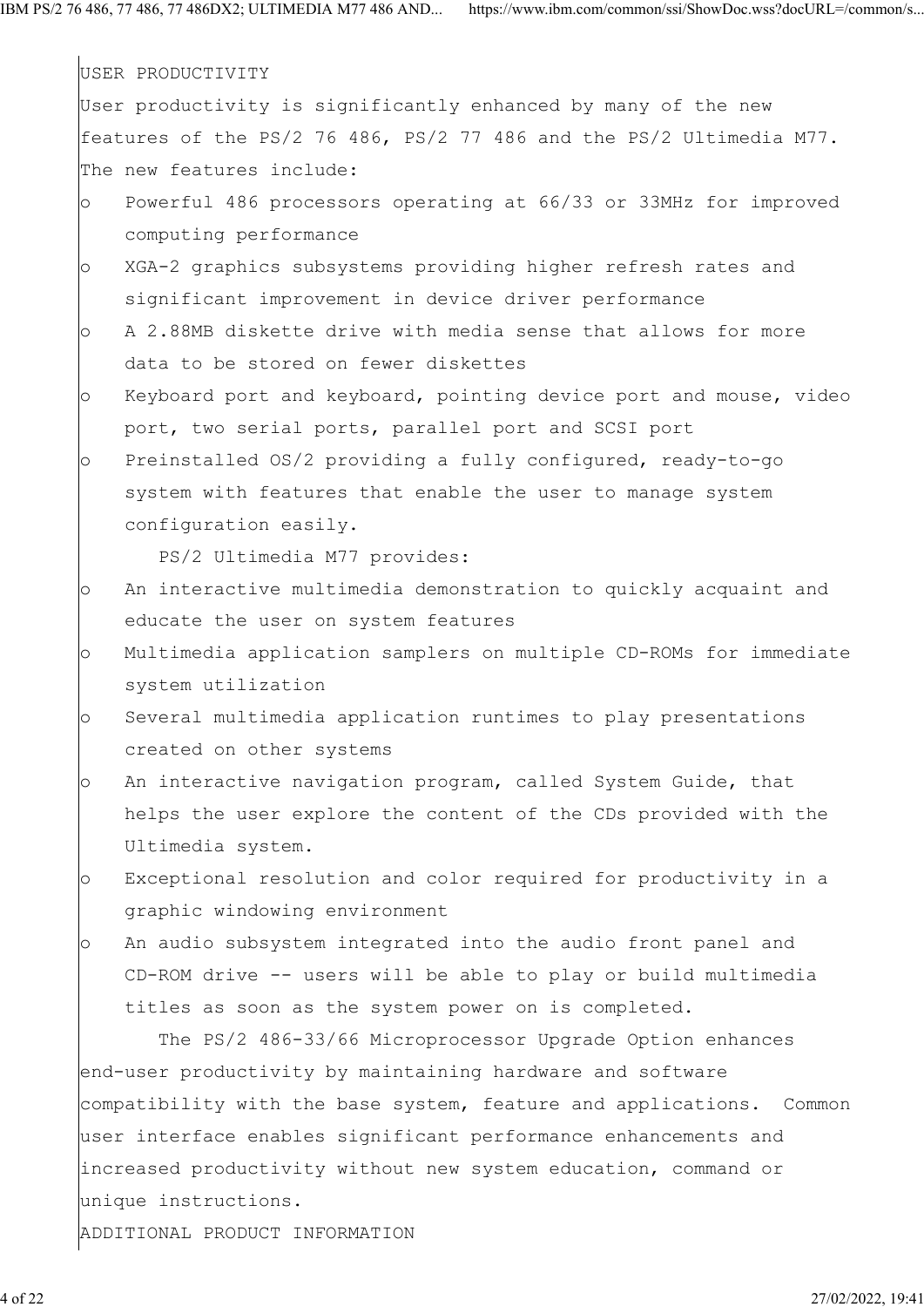#### MECHANICAL PACKAGE

The mechanical package design of these new products allows for horizontal or vertical operation via a vertical stand. The mechanical packages allow for expansion of Micro Channel adapters and bays for diskette or SCSI devices. Two of the bays contain a 3.5-inch 2.88MB media sense diskette drive and a SCSI hard disk drive. Additional 5.25-inch and 3.5-inch devices, diskette drives, hard disk drive, tape, CD-ROM drives and similar devices may be installed in the remaining bays.

PS/2 76 486 AND 77 486 MODELS

Two models of the PS/2 76 486 systems are offered. They come with the 486SX-33 microprocessor and a SCSI hard disk drive and memory capacities of 104MB and 8MB of memory (9576-0U6), and 212MB and 8MB of memory (9576-0UA).

 Four models of the PS/2 77 486 are offered. Two models come with the 486SX-33 microprocessor and a SCSI hard disk drive and memory capacities of 212MB and 8MB of memory (9577-0UA), and 400MB and 8MB of memory (9577-0UF). The highest level of system performance is offered by two models with the 486DX2-66 microprocessor and SCSI hard disk drive and memory capacities of 212MB and 8MB of memory (9577-0NA), and 400MB and 8MB of memory (9577-0NF).

ULTIMEDIA M77 MODELS

Two Ultimedia M77 models are offered. One model has the 486SX-33 microprocessor (9577-1UA), and one model has the 486DX2-66/33MHz microprocessor (9577-1NA). All the Ultimedia models come with 8MB of memory, a SCSI 212MB hard disk drive, a 600MB CD-ROM, an M-Audio adapter, front-mounted headphone and microphone jacks, a microphone and volume control (9577-1UA and 1NA). The hard disk drive contains three operating environments. A variety of IBM/vendor multimedia applications, application samplers and demonstration software, including an application navigator and an 'Introducing Ultimedia" including an application navigator and an 'Introducing Ultimedia" demonstration, is provided on CDs.

 PS/2 Ultimedia M77 usability features include the additional preinstallation of three independent operating environments --  $OS/2$  2.00.1 with MMPM/2, DOS 5.0 with ISO support, and Windows (2)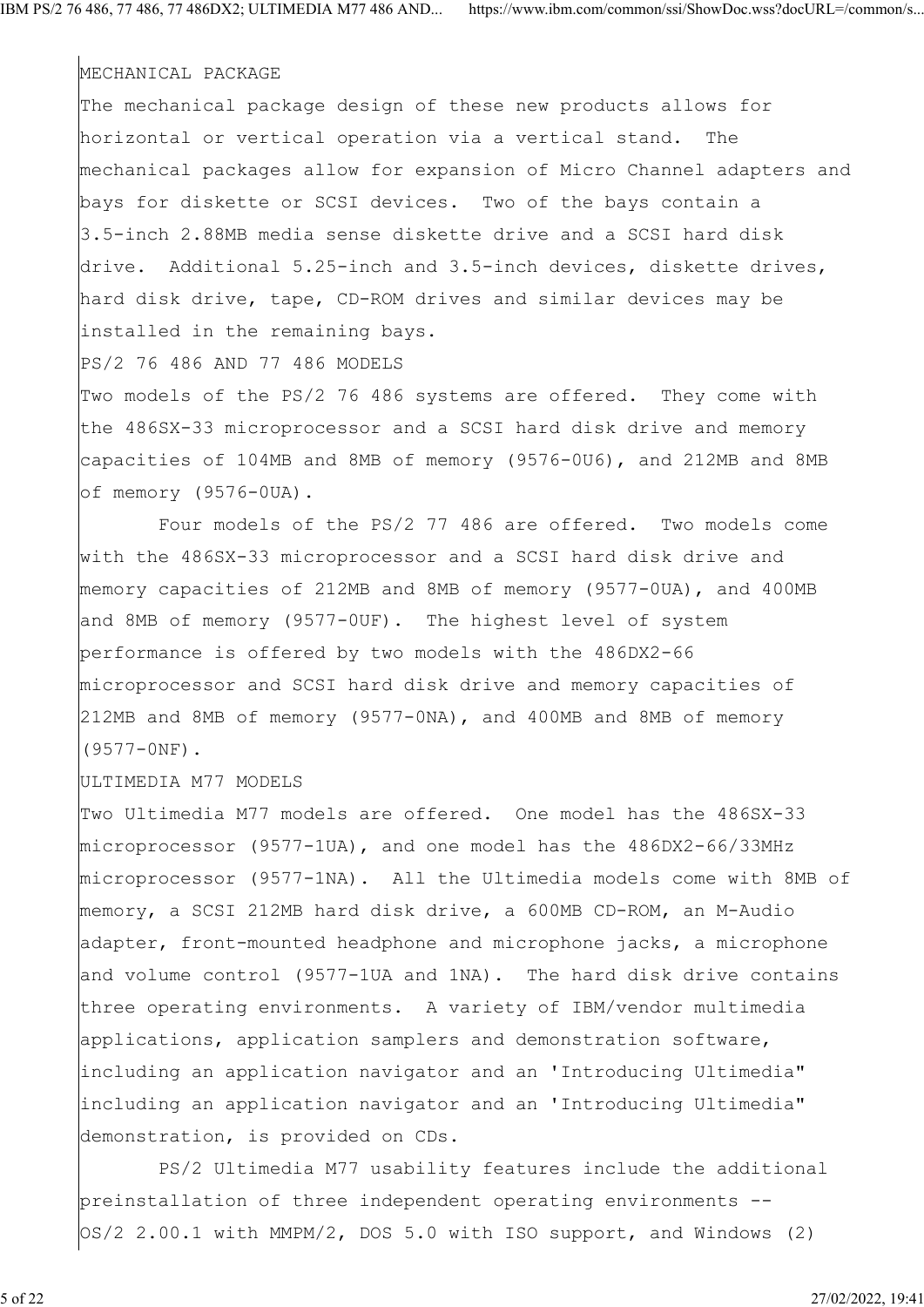3.1. In addition, an installation diskette is designed to minimize customer involvement with the process of removing or re-installing operating environment software supplied on the Ultimedia System CD. (2) Trademark of Microsoft Corporation.

 Included with each Ultimedia system is a variety of IBM/vendor multimedia applications, application samplers, and demonstration software in CD-ROM format. The application samplers enable the novice, experienced or professional multimedia user to experience multimedia presentations, creation and reference applications. Each sampler, however, has a limitation, such as permanently displayed product identifiers, inability to save output, limited creation size, limited amount of application creation time, or limited product capability. These limitations are described in each of the supplied product publications. The sampler capabilities include use of text, graphics, animation, digitized images and audio for creation of interactive screen presentations, education/training utilities, kiosk presentations, and personalized productivity aids, such as image and voice database.

 A general-purpose electric microphone is provided to support voice input applications, including sample programs, provided with the system, that use voice input.

 Some of these applications, application samplers and demonstrations are derived from non-IBM products. IBM makes no comments or judgments regarding the functions, quality, performance, technical content and information. The supplier should be contacted directly to verify product functions, accuracy of technical content and information, and availability and suitability for specific purposes. Warranties, and other terms and conditions pertaining to the use of these samplers and demonstration programs, if any, are furnished by the software supplier.

All systems are shipped with one 8MB single in-line memory module (SIMM) located in SIMM socket 1. The systems support up to 32MB of 70ns memory on the planar in four SIMM sockets. SCSI CONTROLLER The busmaster cache SCSI controller is integrated in the planar (no slot is required). Up to seven SCSI devices (including the standard

MEMORY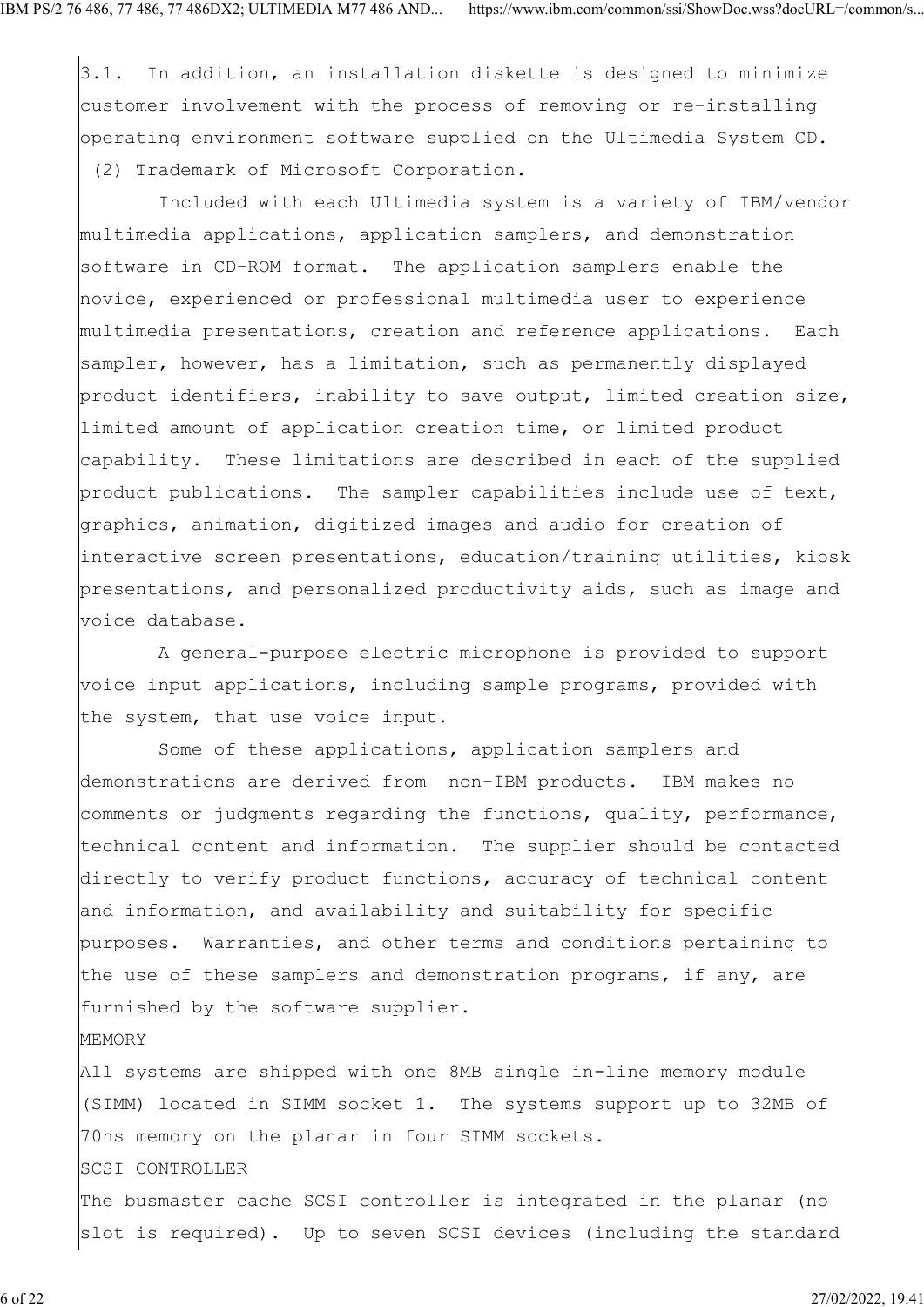SCSI hard disk drive) may be attached to the system internally or externally via the external SCSI connector. SELECT-A-KEYBOARD At time of purchase the customer chooses from a variety of IBM keyboards at no additional charge. If no keyboard is selected, the default is the 'Enhanced Keyboard 101 -- U.S. Language." default is the 'Enhanced Keyboard 101 -- U.S. Language."

 This feature provides the customer with the following types of keyboards:

- o Enhanced Keyboard (101 keys)
- o Space Saving Keyboard (84 keys)

o Host Connected Keyboard (122 keys).

 Additionally, these keyboards will be offered in different languages and will be a secondary selection for the customer at time of system purchase. Thus, a Spanish Space Saving Keyboard will be a configuration that could be delivered to the customer if chosen at time of system purchase.

#### OPERATING SYSTEMS

DOS: The DOS 5.0 customers can use the fonts designed to meet ISO 9241 Part 3 and DIN 66234 on DOS 5.0 by using the file ISO.CPI provided on the DOS ISO Utility Diskette. DOS 5.0 customers can obtain the DOS ISO compliant fonts and associated README files from an IBM fulfillment house (800-426-7282) for a nominal fee (bill of material, shipping, and handling charges) or downloading them electronically from PCTOOLS, DOSCSD, NSCBBS and CompuServe. Refer to NATBOARD and HONE for detailed ordering information or contact your IBM representative.

INTERNATIONAL ORGANIZATION FOR STANDARDIZATION (ISO) Refer to Product Announcements 192-221 and 192-228, dated September 21, 1992, for details.

#### PRODUCT POSITIONING

The PS/2 76 486 and PS/2 77 486 are Micro Channel systems designed for computing environments that require high levels of processor performance, high-resolution graphics, large storage capacities and configuration flexibility. These system attributes are desirable in business applications that have multitasking and compute-intensive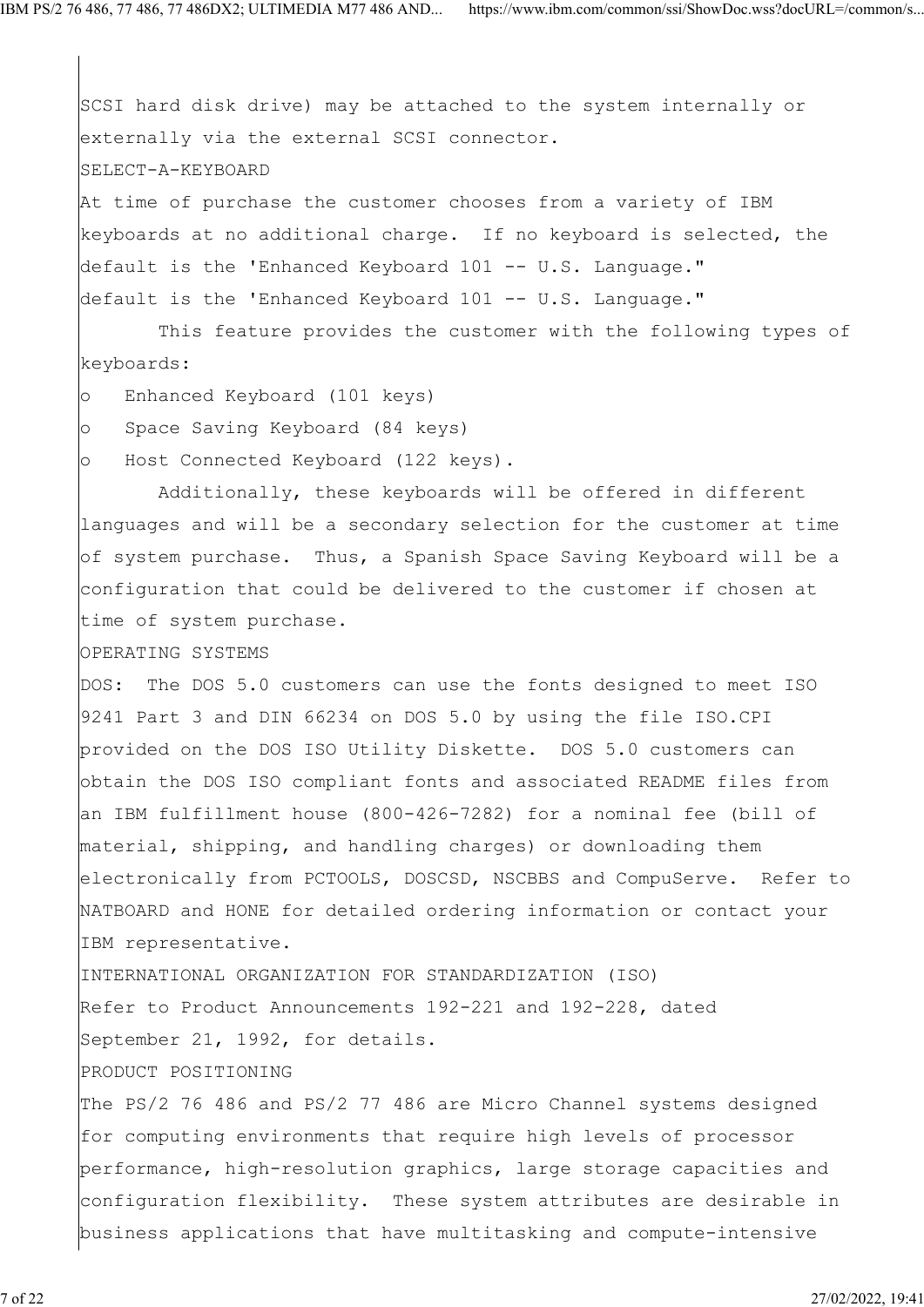requirements.

 The PS/2 76 486 and PS/2 77 486 are also suitable for desktop publishing, training, education, public access and merchandising environments. The systems are suitable for customers in small, medium and large companies.

 In addition, the PS/2 Ultimedia M77 is a Micro Channel system designed for computing environments requiring multimedia capabilities.

# PUBLICATIONS

 The following publications are shipped with the product. Additional copies are available immediately, except as noted:

|                    | ORDER     | PART    |
|--------------------|-----------|---------|
| TITLE              | NUMBER    | NUMBER  |
| PS/2 76 486 System |           |         |
| Library            | S42G0572  | 42G0572 |
| PS/2 77 486 System |           |         |
| Library            | S42G0571  | 42G0571 |
| PS/2 M77 System    |           |         |
| Library            | S42G0570* | 42G0570 |
|                    |           |         |

\*. Available at product availability.

NOTE: The system library contains the following booklets:

- o SETUP provides information about installing the system unit, keyboard, mouse and display.
- o USER'S HANDBOOK contains the basic information needed to use the computer. It provides introductory, using and user-reference information.
- o MICRO CHANNEL COMPUTER REFERENCE contains reference information needed to learn about the base system and its technical capabilities.
- o SOLVING PROBLEMS contains basic information needed to diagnose a failing computer.
- o INSTALLING OPTIONS contains the basic information needed to expand the capabilities of the base computer (adding memory, additional drives, option adapters).
- o XGA-2 DEVICE DRIVER PACKAGE contains a diskette and installation instructions for the XGA-2 device drivers. This may be ordered separately (S42G2928, 42G2928).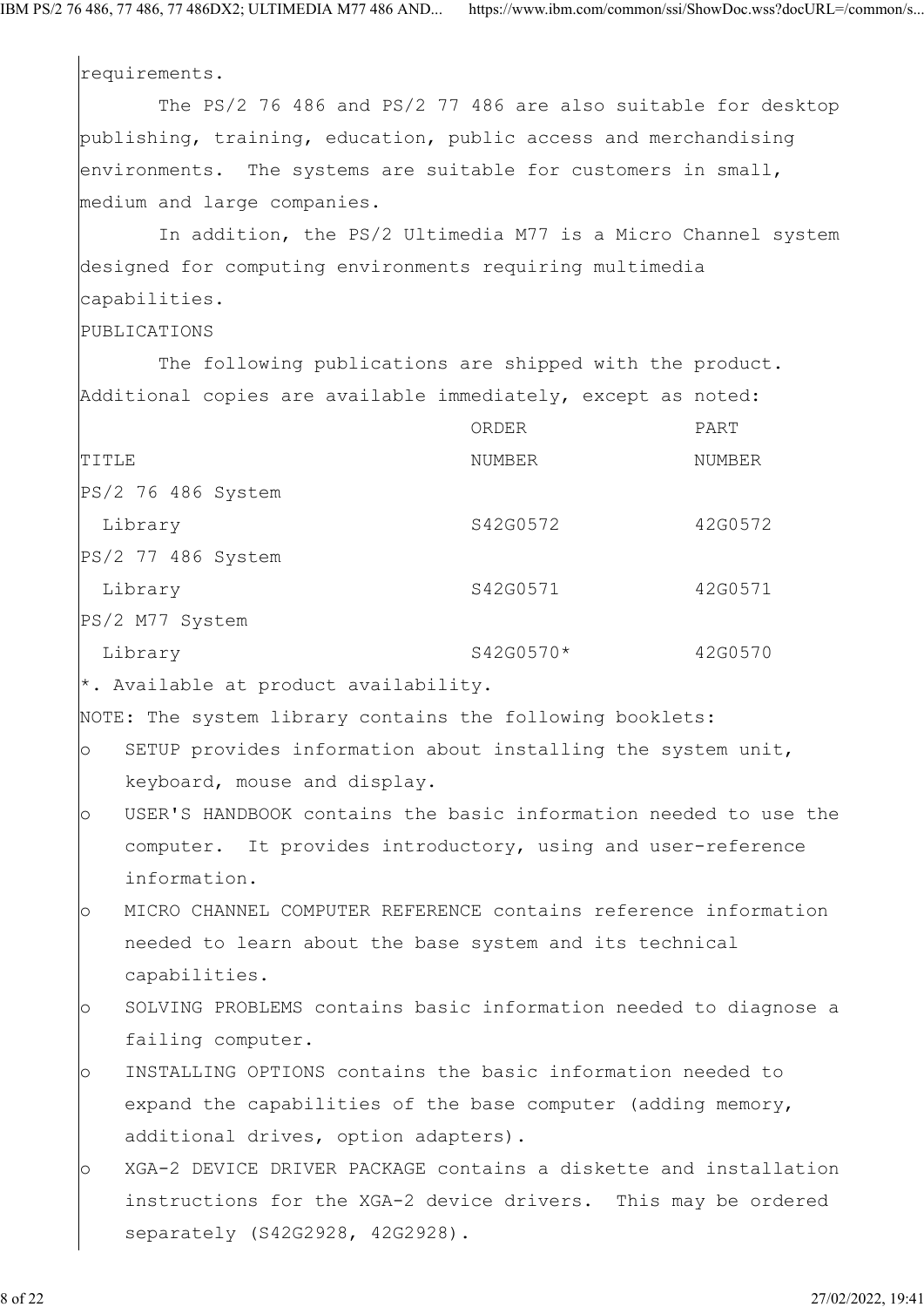The following publications will be available from IBM after planned availability. To order or obtain current prices, contact your IBM representative.

|                               | ORDER     | PART    |
|-------------------------------|-----------|---------|
| TITLE                         | NUMBER    | NUMBER  |
| Hardware Maintenance          |           |         |
| Library                       | S42G-2197 | 42G2197 |
| Interface Technical Reference |           |         |
| System Specific               | S84F-9807 | 84F9807 |
| -- Update                     | S42G-0558 | 42G0558 |
| Video                         | S42G-2193 | 42G2193 |
| Architectures                 | S84F-9808 | 84F9808 |
| Architectures                 |           |         |
| -- Update                     | S10G-6466 | 10G6466 |
| Subsystem Control Block       |           |         |
| Supplement                    | S85F-1678 | 85F1678 |
| Common Interfaces             | S84F-9809 | 84F9809 |
| Common Interfaces             |           |         |
| $--$ Update $(9/91)$          | S04G-3281 | 04G3281 |
| BIOS Technical Reference      | S04G-3283 | 04G3283 |
| -- Update                     | S10G-6467 | 10G6467 |

 System Library Subscription Service (SLSS) is available. DISPLAYABLE SOFTCOPY PUBLICATIONS

The IBM Personal System/2 (R) 76, 77 and M77 User's Handbook is offered in displayable softcopy form. These displayable manuals can be used with the BookManager (R) READ licensed programs in any of the supported environments. Terms and conditions for use of the machine-readable files are shipped with the files.

SOURCE FILE PUBLICATIONS

The IBM Personal System/2 76, 77 and M77 User's Handbook is offered as a no-charge feature. These files can be used with the BookMaster (R) and DCF licensed programs to create unmodified printed copies of the manuals. The source files can also be used with the BookManager BUILD licensed program to create unmodified displayable softcopy manuals. Terms and conditions for use of the machine-readable files are shipped with the files.

(R) Registered trademark of International Business Machines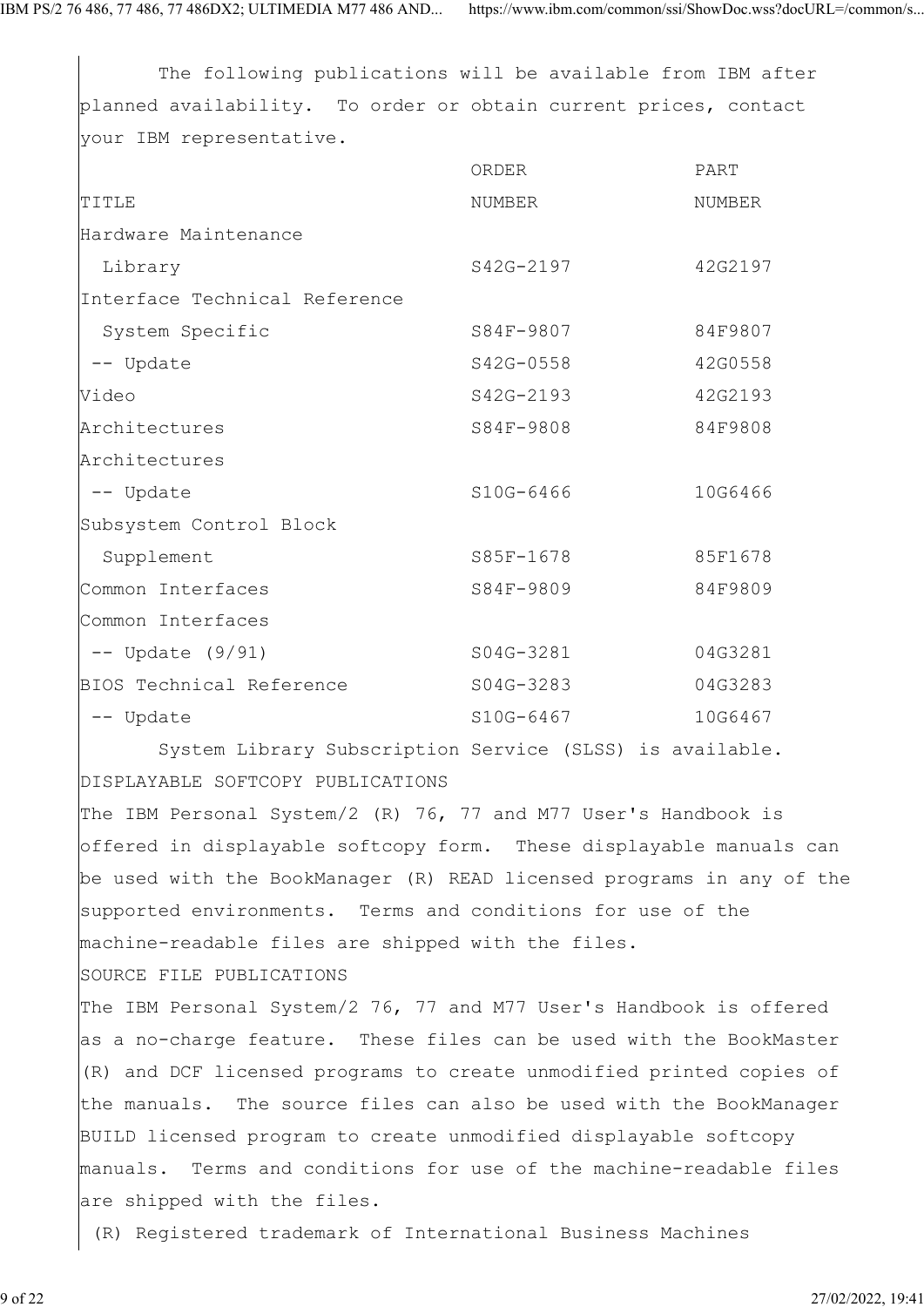```
 Corporation.
EDUCATION SUPPORT
       Details of all classroom and self-study are contained in the
Catalog of IBM Education (G320-1244).
       Call IBM Direct -- Education at 800-IBM-TEACh (426-8322) for
schedules and enrollments.
TECHNICAL INFORMATION
SPECIFIED OPERATING ENVIRONMENT
PHYSICAL SPECIFICATIONS:
Processor: 486SX or 486DX2
|<br>|Speed (MHz): 33 or 66/33
Memory (70ns): 8MB
Max. memory (70ns): 32MB
Hard disk drive: 104MB, 212MB or 400MB
Diskette drive: 2.88MB
       The system is intended for use in either a horizontal or
vertical orientation. Vertical orientation must be via the Vertical
Stand. The Vertical Stand is shipped with the 9577 system and is
optional with the 9576 system.
PS/2 76 486 Physical Specifications:
Size:
  Width: 360 mm (14.2 in.)
  Depth: 395 mm (15.6 in.)
  Height:115 mm (4.5 in.)
Weight:
  Minimum configuration: 11.8 kg (26.0 lb.)
  Maximum configuration: 13.6 kg (30.0 lb.)
Cables:
 Power cable: 1.8 m (6 ft.)
  Keyboard cable: 3.0 m (9 ft.)
Air Temperature:
  System on (0 -- 7000 ft10.0 to 35.0 (degs)C (50 to 95 (degs)F)
   System off: 10.0 to 43.0 (degs)C (50 to 110 (degs)F)
Humidity:
   System on: 8% to 85%
   System off: 5% to 85%
       Maximum Altitude: 2133.6 m (7000 ft.)
```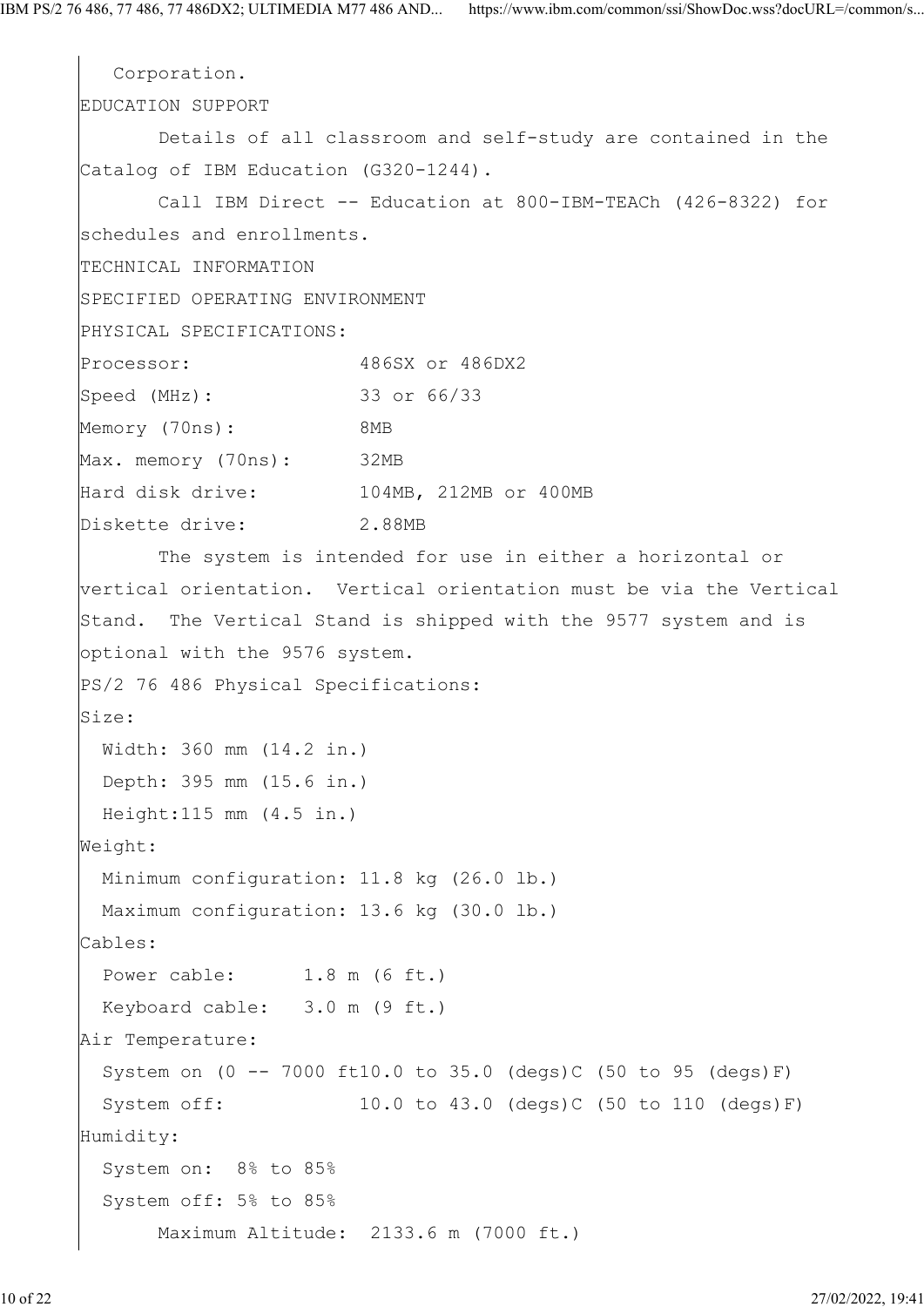```
Heat Output:
          199 BTU/Hr. (58 watts -- configuration as shipped)
          658 BTU/Hr. (192 watts -- maximum configuration)
Electrical:
o Power supply: 118 watt
o Input range: Dual voltage controlled automatically by the power
     supply
o Low range: 90 (min) -- 137 (max) V ac
o High range: 180 (min) -- 265 (max) V ac
o Input frequency: 50/60 +/- 3Hzo Maximum current draw:
     - Low range: 3.5 A
     - High range: 1.75 A
o Input in kilovolt-ampere (kVA):
      Minimum configuration: 0.06 kVA (as shipped from IBM)
       Maximum configuration: 0.35 kVA
ACOUSTICAL READINGS: Declared acoustical noise emissions (idle
mode): LWAD = 5.0 bels. The noise emission level stated is the
declared (upper limit) sound power level, in bels, for a random
sample of machines, typically configured, and operating in idle mode;
that is, powered on, but no DASD read/write or other I/O activity.
All measurements made in accordance with ANSI S12.10 and reported in
conformance with ISO DIS 9296.
PS/2 77 486 Physical Specifications:
Size:
  Width: 440 mm (17.3 in.)
  Depth: 394 mm (15.5 in.)
   Height: 168 mm (6.6 in.)
Weight:
   Minimum configuration: 11.8 kg (26.0 lb.)
  Maximum configuration: 15.9 kg (35.0 lb.)
Cables:
  Power cable: 1.8 m (6 ft.)
   Keyboard cable: 3.0 m (9 ft.)
Air Temperature:
  System on (0 - -7000 \text{ ft}10.0 \text{ to } 35.0 \text{ (deg)})C (50 to 95 (degs) F)
```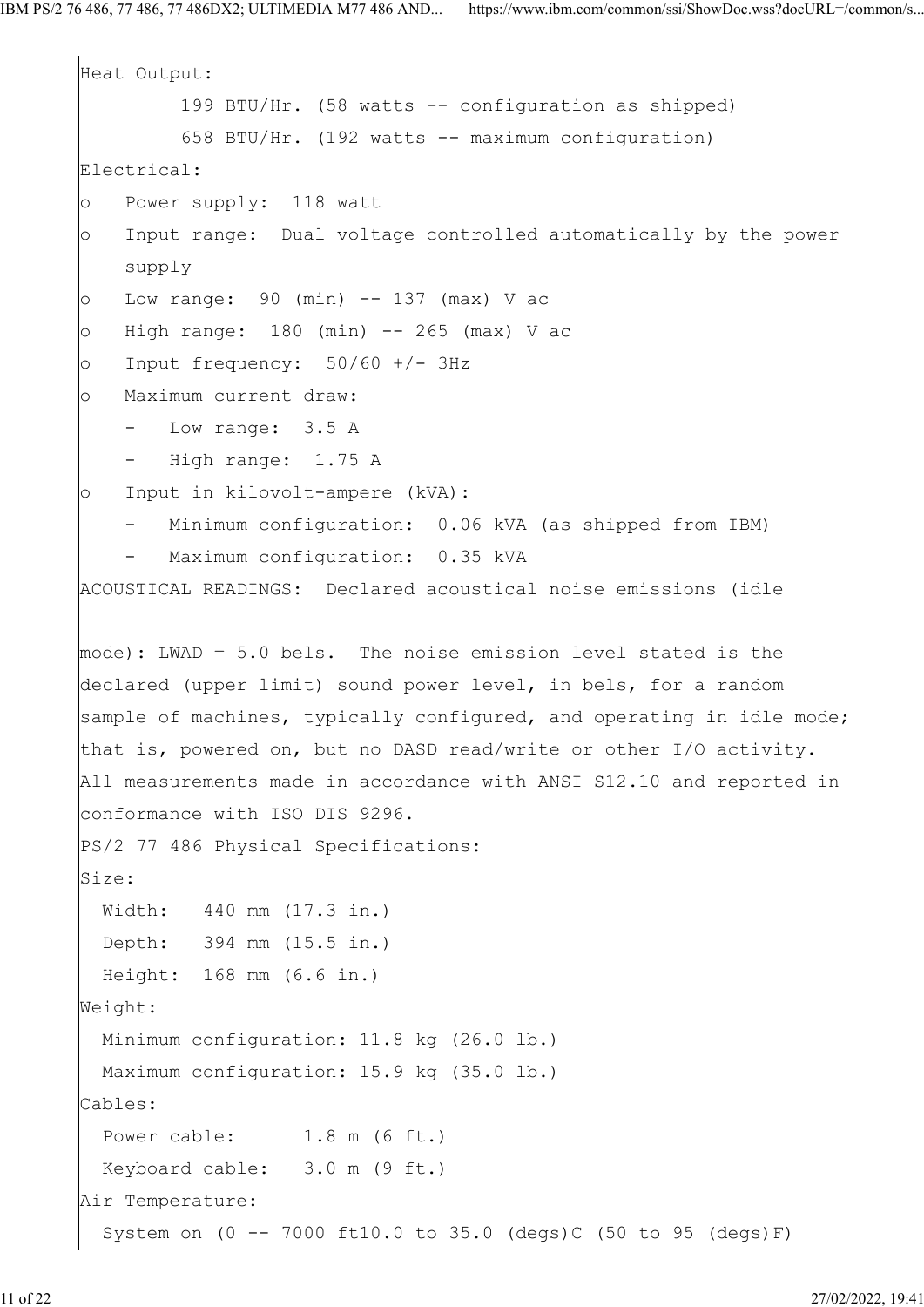```
System off: 10.0 to 43.0 (degs)C (50 to 110 (degs)F)
Humidity:
   System on: 8% to 85%
   System off: 5% to 85%
  Maximum Altitude: 2133.6 m (7000 ft.)
Heat Output:
   158 BTU/Hr (46 watts -- configuration as shipped)
  857 BTU/Hr (250 watts -- maximum configuration)
       Electrical:
o Power Supply: 197 watt
o Input range: Dual voltage controlled by manual switch on back on
    unit
o Low range: 90 (min) -- 137 (max) V ac
o High range: 180 (min) -- 265 (max) V ac
o Input frequency: 50/60 +/- 3Hz
o Maximum current draw:
    - Low range: 4.6 A
    - High range: 2.0 A
o Input in Kilovolt-Ampere (kVA):
     - Minimum configuration: 0.07 kVA (as shipped from IBM)
       Maximum configuration: 0.50 kVA
ACOUSTICAL READINGS: Declared acoustical noise emissions (idle
mode): LWAD = 5.0 bels. The noise emission level stated is the
declared (upper limit) sound power level, in bels, for a random
sample of machines, typically configured, and operating in idle mode;
that is, powered on, but no DASD read/write or other I/O activity.
All measurements made in accordance with ANSI S12.10 and reported in
conformance with ISO DIS 9296.
EQUIPMENT APPROVALS:
o FCC -- Certified to comply with, Part 15 FCC Rules, Class B
    limits
o UL -- UL 1950, 1st Edition
o CSA -- CSA22.2 No.220-M1986.
MACHINE REQUIREMENTS: The system requires an analog display (IBM
9515, 9517, 9518, 8504, 8507, 8512, 8513, 8514, 8515, 8516, 8518 or
equivalent).
PROGRAMMING REQUIREMENTS: One of the following operating systems is
```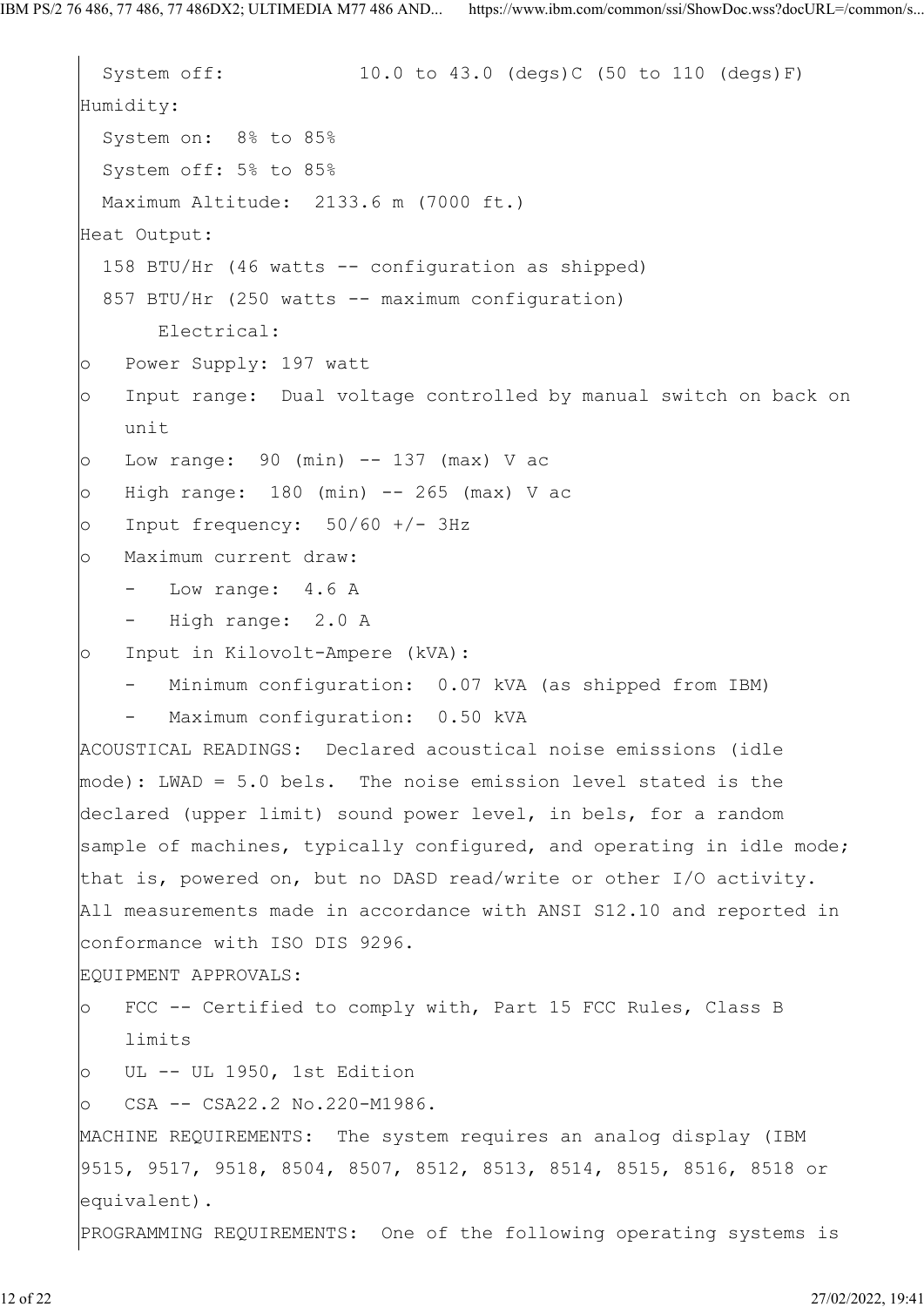required: o IBM Disk Operating System (DOS) 5.0 o IBM DOS 5.0 with ISO fonts o IBM Operating System/2 2.00.1

- o AIX (R) PS/2 1.3.
- (R) Registered trademark of International Business Machines Corporation.

COMPATIBILITY: Refer to the 9576 and 9577 Sales Manual pages, or contact your IBM representative, for a complete list of supported features and options and compatible IBM and vendor software. The Sales Manual is updated periodically.

 The system contains licensed System Programs, which include BIOS, set configuration and features, test, copy an option diskette, backup/restore and update system program. These System Programs are stored in a three million byte protected partition on the hard disk drive. The initial machine load (IML) loads the BIOS program from the hard disk drive into system memory. BIOS provides the hardware instructions and interfaces designed to support the standard features of the system and to maintain compatibility with many software programs currently operating under DOS and OS/2 on the Personal Computer XT (TM), Personal Computer AT (R) and the Personal System/2 family.

 Due to the high level of integration, features such the PS/2 Micro Channel memory adapter options are not supported.

 Because of the recent introduction of the new 2.88MB diskette drive, earlier versions or releases of operating systems or applications may not format diskette media correctly. Use of the proper level of operating system along with the new 2.88MB diskette drive will provide media sense of the 720KB, 1.44MB and 2.88MB diskettes, giving greater ease in formatting, reading and writing diskettes.

 (R) Registered trademark of International Business Machines Corporation.

 (TM) Trademark of International Business Machines Corporation. LIMITATIONS: The systems support only 2MB, 4MB and 8MB 70ns single in-line memory modules (SIMM).

With 32-bit addressing, the maximum addressable memory space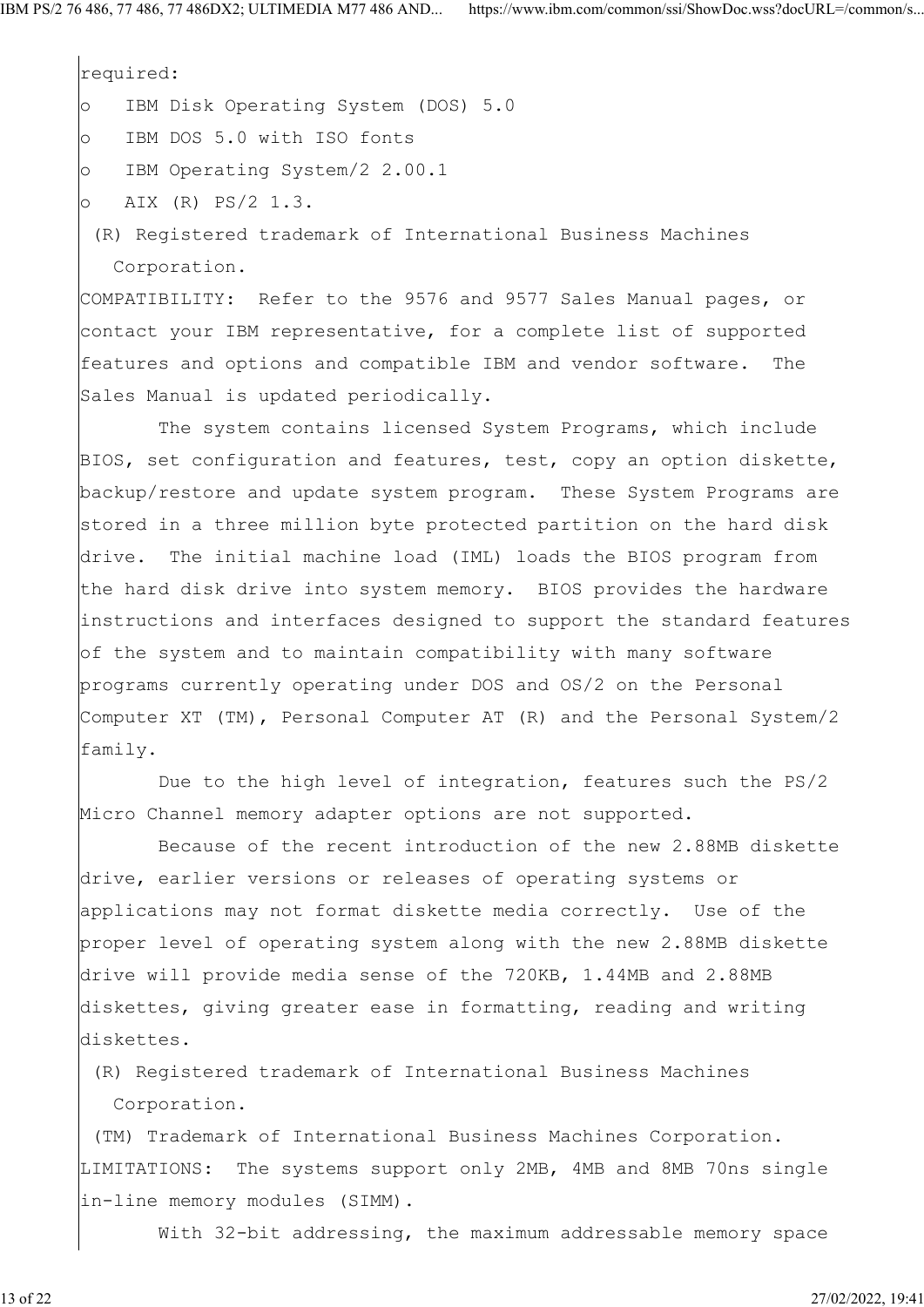is 32MB. The system reserves 128KB of memory when BIOS/POST is copied to RAM for execution in systems with less than 32MB of planar memory.

 Refer to the PROGRAMMING REQUIREMENTS section for operating systems limitations.

 The licensed System Programs include BIOS, set configuration and features, copy an option diskette, test, backup/restore and update system program. These licensed System Programs are stored in three million bytes of protected partition on the hard disk drive. The formatted capacity is therefore reduced by three million bytes, and the total user accessible capacity may vary slightly based on operating environments. This partition is not affected when the drive is formatted using the FORMAT command provided in DOS or OS/2. The licensed System Programs are also provided on the IBM Personal System/2 76/77 Reference Diskette. High performance BIOS uses 128KB of system memory.

 Display adapter cards that use the Auxiliary Video Extension, when installed in a system, require installation in slot 2 (9577) or slot 3 (9576) and attachment of a display to the system video connector during configuration of the system.

 The American National Standards Institute (ANSI) SCSI specification for the total SCSI cable length connected to a SCSI interface is six meters (approximately 19.7 feet) maximum. The length of the SCSI cable inside the system is one meter. Therefore, the total length of all SCSI cables for external devices that operate from the external SCSI connector may not exceed a maximum of five meters (approximately 16.5 feet) including the cables inside each SCSI device.

USER GROUP REQUIREMENTS: This announcement satisfies, or partially satisfies, requirements from one or more of the World Wide User Group Communities, which include Australasian SHARE GUIDE (ASG), COMMON, COMMON EUROPE, GUIDE, European G.U.I.D.E., Japan GUIDE SHARE (JGS), Latin American GUIDE (LAG), SHARE EUROPE and SHARE. PLANNING INFORMATION CUSTOMER RESPONSIBILITIES: The PS/2 486-33/66 Microprocessor Upgrade

Option is installed by IBM or an IBM Authorized Remarketer. Customers should contact their IBM marketing representative or an IBM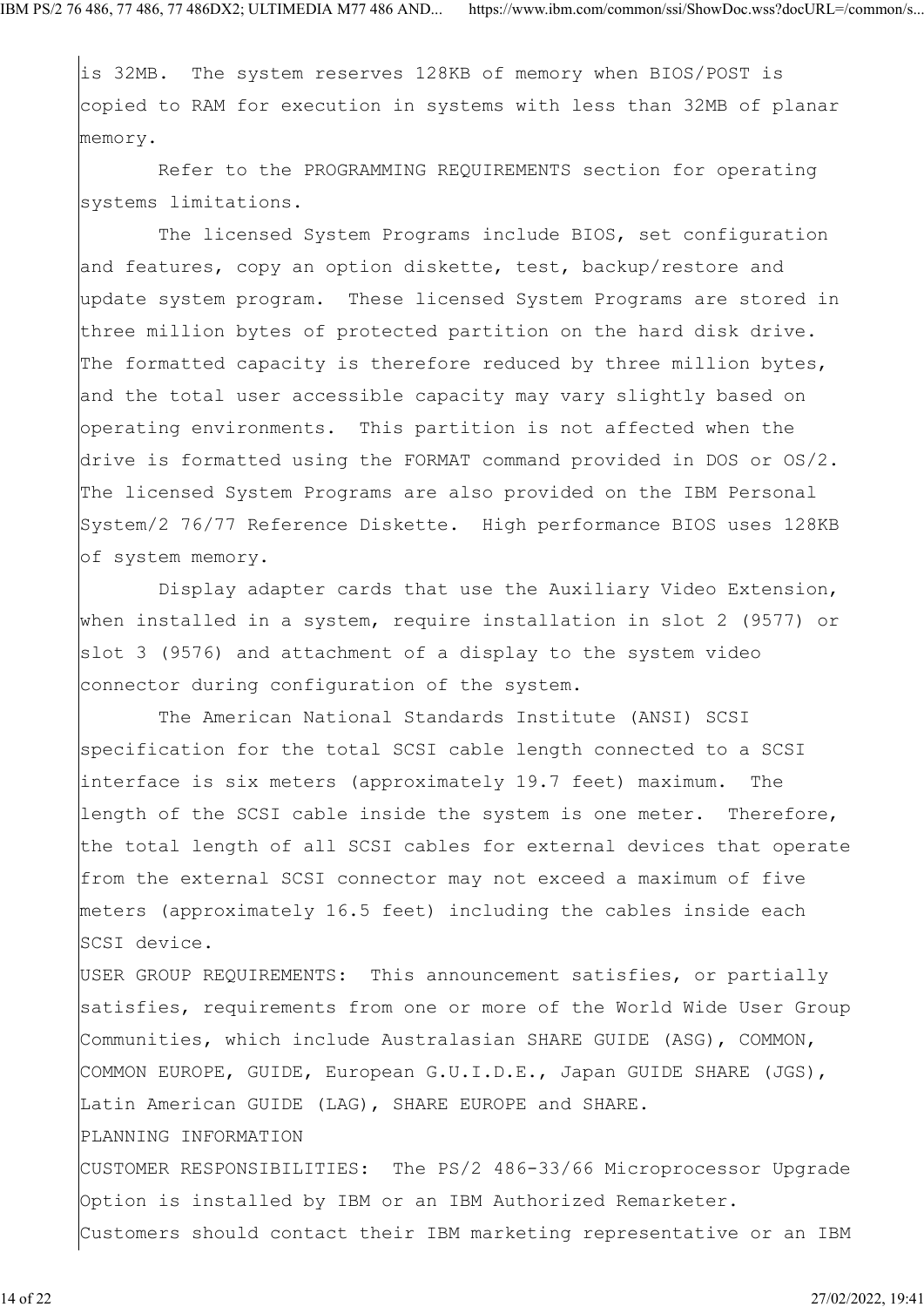Authorized Remarketer to arrange for installation.

The PS/2 76, 77 and Ultimedia M77 systems built-in support for Processor Vital Product Data (VPD) will be enabled upon installation of an IML update diskette. The IML update diskette, targeted for delivery November 1992, will be sent, free of charge, to customers who complete and return the registration card. Customers also have the option to request the IML update diskette by calling 800-845-4263. The systems built after November 1992, will not require the IML update for the VPD enabling.

CABLE ORDERS: There are no cabling requirements, other than for system power, keyboard and display connections. Cables are provided with the system unit and display, and the instructions are provided as part of the initial setup.

INSTALLABILITY: On the Ultimedia models (9577-1UA and 1NA) three operating environments are preinstalled on the fixed disk drive (DOS 5.0, Windows 3.1 and OS/2 2.00.1 with MMPM/2 1.0) preconfigured with device drivers. A System Guide is provided for easy navigation of the multiple CD-ROMs of application, application samplers and demonstration programs provided with the Ultimedia systems. The PS/2 Ultimedia installation program provides the ability to install, remove and reinstall operating environments. Applications, application samplers and demonstration software will also be packaged

on CDs. They also include runtime versions of the IBM and ISV multimedia applications as well as the product samplers and demonstrations. An 'Introducing Ultimedia" interactive demonstration demonstrations. An 'Introducing Ultimedia" interactive demonstration is provided on CD. This demonstration program shows how the multimedia features of the PS/2 Ultimedia M77 might be used. HELPWARE (TM) SUPPORT:

o PS/2 HelpCenter (TM)

 The customer can ask any questions about the preinstalled operating system, including OS/2 or the enclosed mouse, by calling the HelpCenter at 800-PS2-2227 (772-2227). An IBM representative will work with the customer to answer any questions, including how to get started with DOS applications or how to deletes modules to free up hard disk drive space and will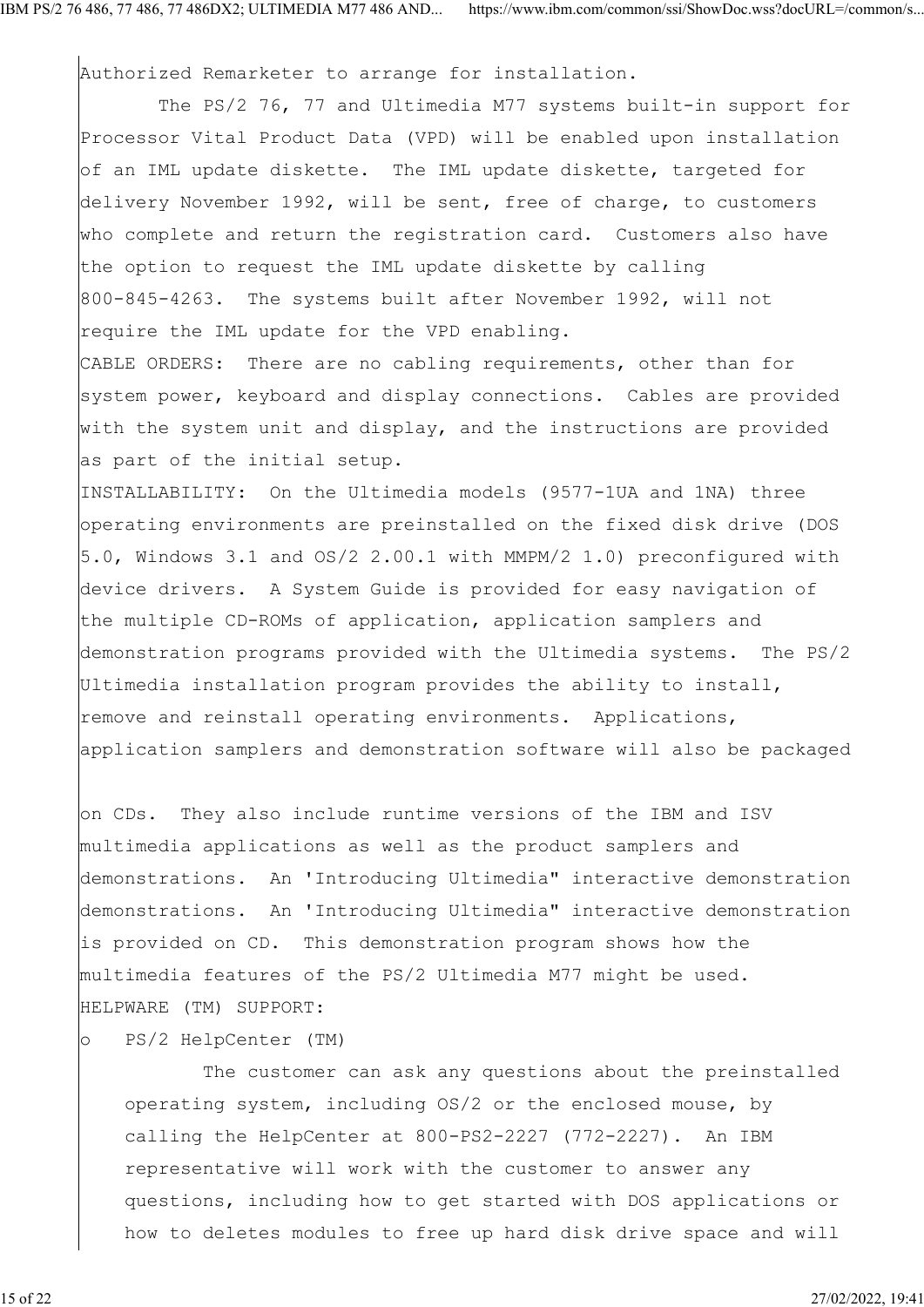provide references to support offerings, education and any other solution necessary to ensure customer satisfaction. o 30-Day Money Back Guarantee

 As with all PS/2 products, IBM has a high level of faith in the capability of the product to meet the end user's needs. Therefore, this product is eligible under the 30-day money back guarantee program. The preinstalled system may be returned to the place of purchase, for any reason, within 30 days. The returned system must include all components, and must be returned following procedures in NDD #92-147 announcement, or contact your IBM representative or IBM Authorized Remarketer.

o 76 and 77 only

 However, if the end user finds that specific requirements are best addressed by DOS 5.0, and the user is satisfied with the system overall, the preinstalled system should not be returned. Instead, the PS/2 HelpCenter should be contacted. The PS/2 HelpCenter will assist the customer by providing DOS 5.0 to replace the preinstalled OS/2 on the system and instructing the end user on how to initiate a self-destruct procedure for OS/2 2.00.1.

 (TM) Trademark of International Business Machines Corporation. PROGRAM SERVICES:

o Installation Support

 Installation and technical support is provided by Service, Support and Applications (SSA) in Boca Raton, FL, at 800-241-1620.

o End-User Support

 Contact 800-241-1620 for service. End-user support is provided on a call-back basis between the hours of 8:00 a.m. and 6:00 p.m., Eastern time, Monday through Friday. When operating in call-back mode, IBM will provide the end user with telephone assistance in problem diagnosis, as well as status of previously reported problems.

o M/S Support

 Technical coordinators and systems engineers have access to a RETAIN (TM) file via IBMLink (TM). The RETAIN file provides product defect information, such as the description of a defect,

16 of 22 27/02/2022, 19:41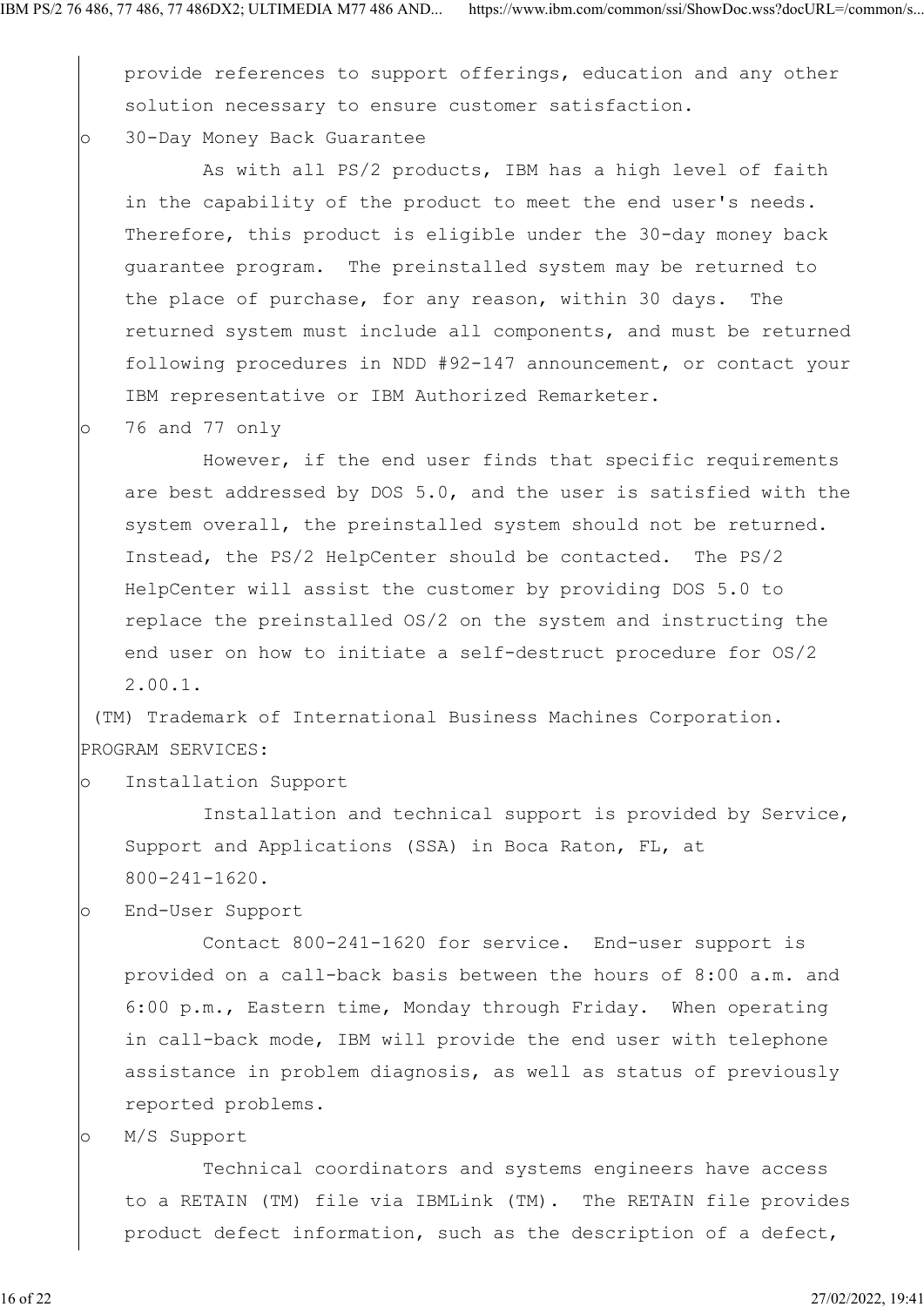the severity of the defect and the current status relative to resolution. (TM) Trademark of International Business Machines Corporation. CUSTOMER RESPONSIBILITIES: Customers are expected to perform problem determination procedures and to seek assistance when required. End users who have access to technical coordinators and registered technical advisors are expected to obtain assistance from those sources before contacting IBM with a problem. Customers are expected to furnish additional data when requested to do so by IBM. Customers are also responsible to install corrective service diskettes using procedures supplied by IBM. SSA RESPONSIBILITIES: Maintenance support representatives working in support centers will: o Determine whether the problem is hardware or software o Determine whether the software problem is technical usage or suspected defect o Identify which software is causing the problem o Work with the Change Team Interface o Assist the end user in applying corrective service. PACKAGING: PS/2 76, 77 and Ultimedia M77 systems: o PS/2 76 486 (9576-0U6, 0UA) o PS/2 77 486 (9577-0UA, 0UF) o PS/2 77 486DX2 (9577-0NA, 0NF) o PS/2 Ultimedia M77 486 (9577-1UA) o PS/2 Ultimedia M77 486DX2 (1NA). The contents of the system unit carton are: o System Unit (9576 or 9577) o Shipment Group. The contents of the shipment group are: o Welcome Letter o Vertical Stand o PS/2 System Library o Mouse o OS/2 Preload Documentation Package o System unit power cord o Keyboard cable. The following are packaged separately: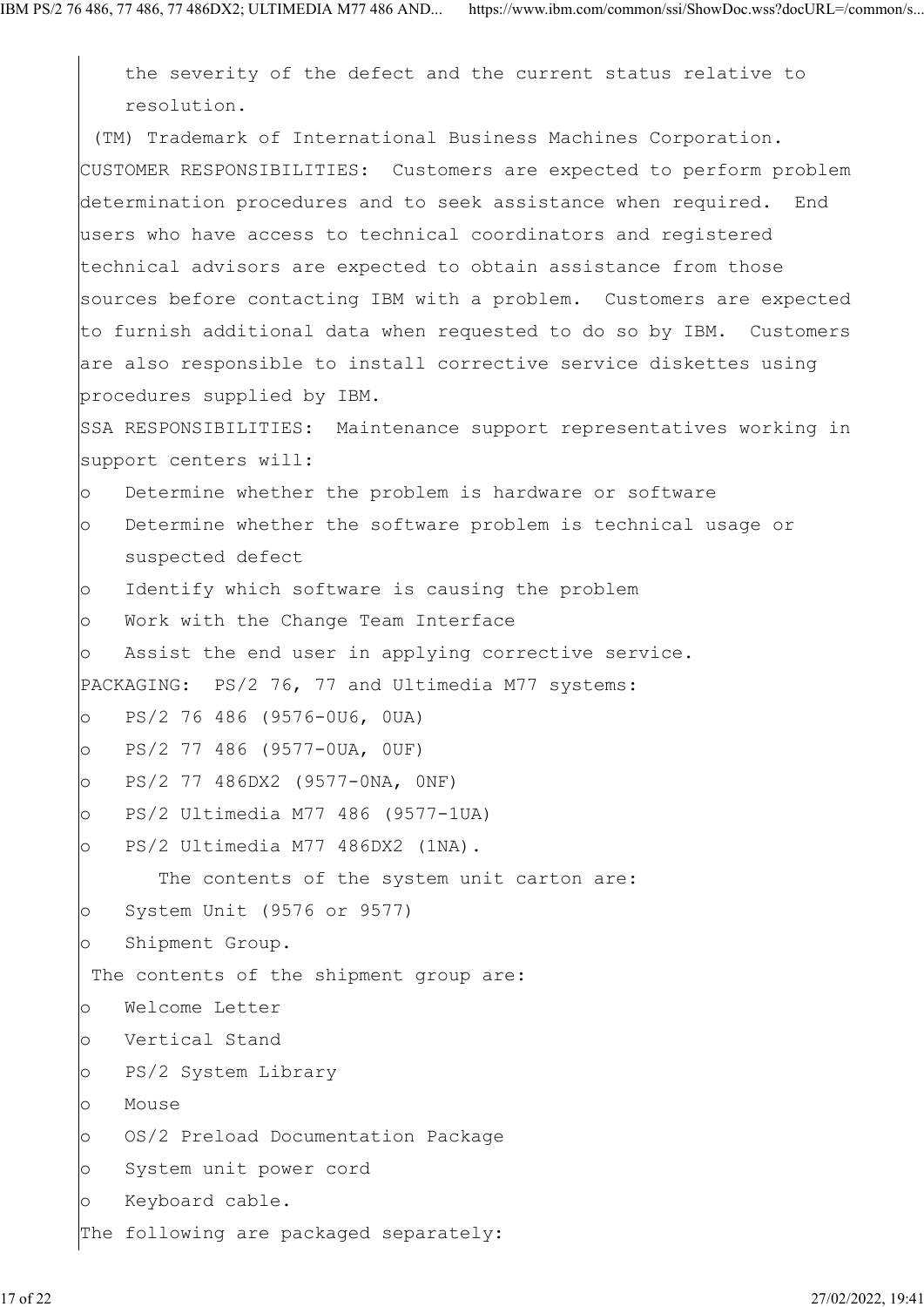o Keyboard o Ultimedia Software and Documentation box (9577-1UA and 1NA only). KEYBOARD CARTON (customer selection dependent\*) IBM Space Saving Keyboard or IBM Enhanced Keyboard or IBM Host Connect Keyboard or IBM Enhanced Keyboard -- French Canadian or IBM Space Saving Keyboard -- French Canadian or IBM Enhanced Keyboard -- LA Spanish or IBM Space Saving Keyboard -- LA Spanish = 1 Carton each (Select-a-Keyboard) NOTE: The shipment group is in a separate carton and included in the system unit carton. ACCESSORIES AND/OR SUPPLIES: The 3.5-inch, 4MB diskettes (72X6111) can be purchased from IBM Authorized Supplies Dealers, IBM Authorized Distributors or from IBM Teleservice and Customer Support (TCS). Call IBM TCS at 800-IBM-2468 (426-2468). Mail orders should be sent to: IBM Corporation IBM Teleservice and Customer Support One Culver Road Dayton, NJ 08810 OS/2 2.00.1 BACKUP DISKETTE DRIVE FOR PREINSTALLED SYSTEM (9576 AND 9577) The backup diskettes can be purchased by calling IBM at 800-3-IBMOS2 (342-6672) or mailing OS/2 2.00.1 preinstalled diskette order form shipped with the system. The price of this package is \$69.95. This package contains the following items: o Program License Agreement o OS/2 diskette and preinstalled code diskette o Publication.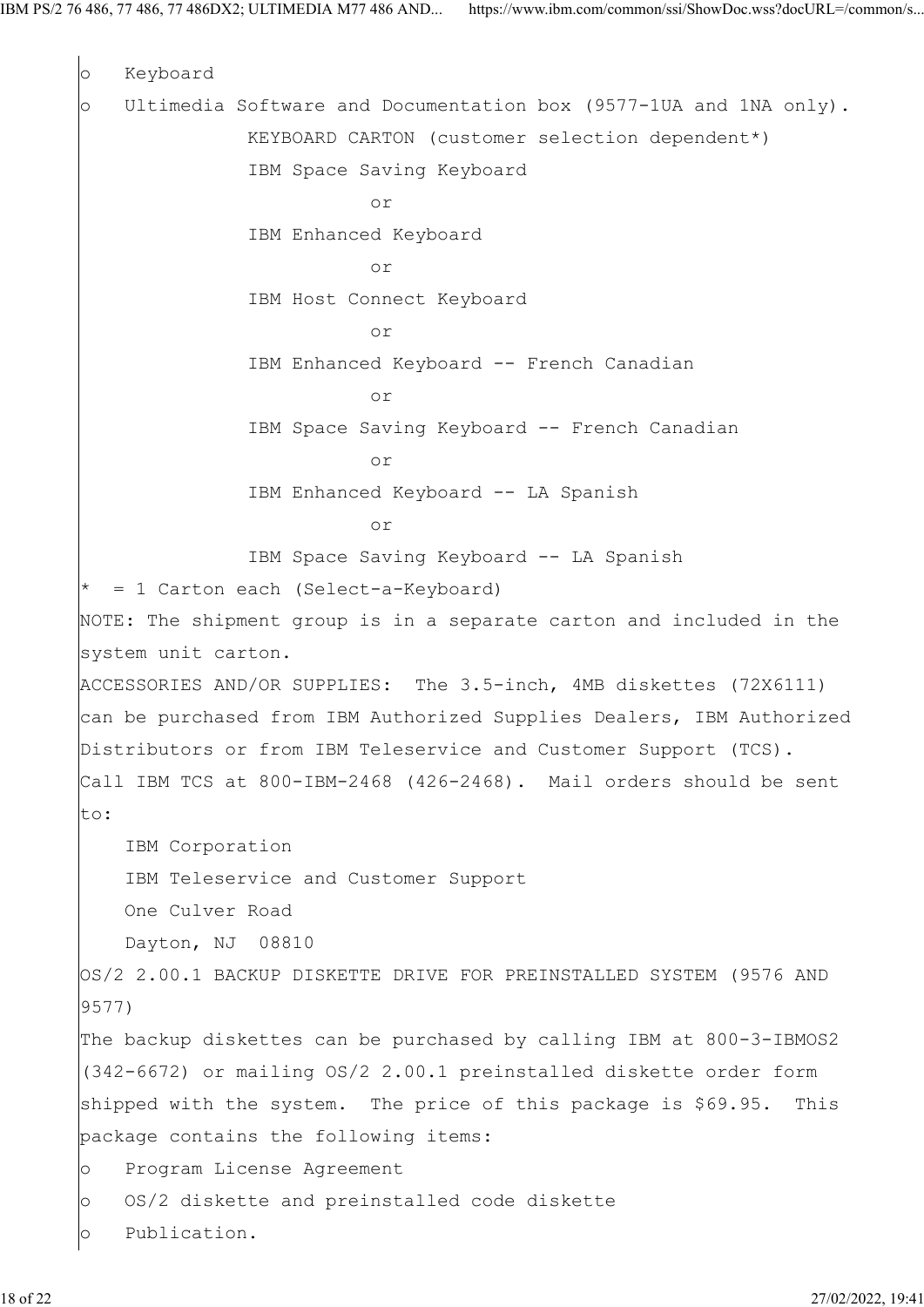SECURITY, AUDITABILITY AND CONTROL The following enhanced security functions are standard in these systems except where noted: o Cable down capability o Lockable covers (key lock) o Tamper evident covers (visual evidence only) o Power-on password o Keyboard password o Secured external rear I/O cables (optional). Software system identification Vital Product Data (VPD) enabled: o Unique ID (model/submodel) o Type/model/serial number o Planar serial number o Manufacturing ID o Planar FRU number o Planar part number. User management is responsible for evaluation, selection and implementation of security features, administrative procedures and appropriate controls in application systems and communications facilities. TERMS AND CONDITIONS VOLUME DISCOUNT: Volume purchasing is available under the Volume Discounts Section of the IBM Customer Agreement (ICA). The PS/2 76 (9576) and PS/2 77 and M77 (9577) are included in Category A, Discount Group 1, of the Volume Discount Exhibit -- Workstations and Related I/O (WKSN2). NOTE: The PS/2 76 (9576) and PS/2 77 and M77 (9577) are available for commitment attainment only and are not offered for a discount when purchased under a volume commitment to the Volume Discount Exhibit -- Workstations and Related I/O. Software components do not aggregate to the Exhibit for Personal Computer/Systems Programs (PCS). For further information regarding volume orders, contact your IBM marketing representative.

IBM CREDIT CORPORATION FINANCING: Term leases and installment payment plans are available for commercial and state and local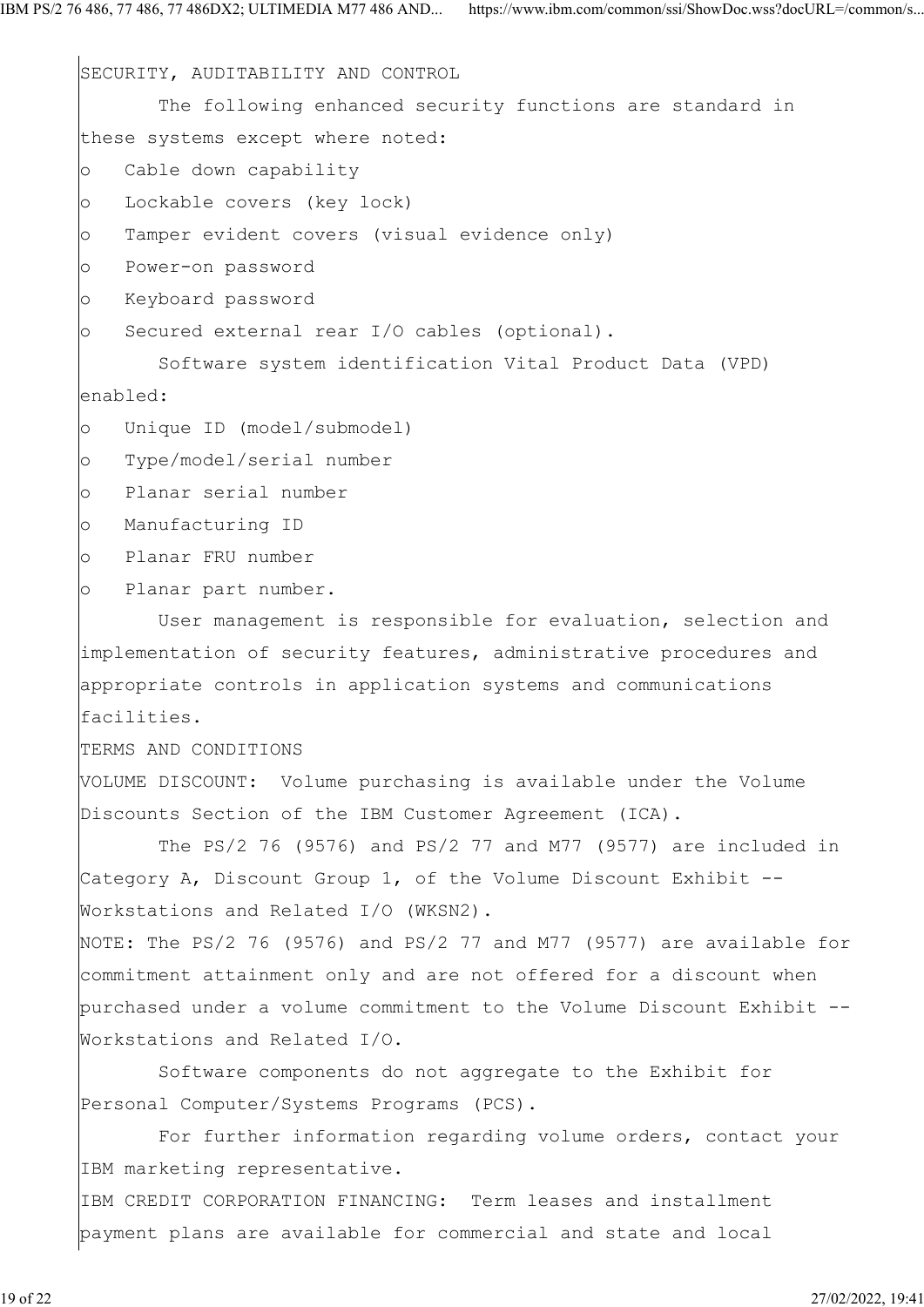government customers. CUSTOMER FULFILLMENT OPTION APPLIES: Yes.

LICENSING: IBM programs included with the PS/2 76, 77 and M77 are licensed under the terms and conditions of the IBM Program License Agreement and IBM System Programs License Agreement. A copy of these agreements are included in the documentation shipped with the systems.

 Non-IBM programs are available from IBM as distributed by the program supplier. Terms and conditions of the supplier apply. They are included in the respective program packages in the documentation shipped with the systems and are passed on to the customer. WARRANTY PERIOD: System Hardware -- Three years. However, an optional one-year warranty is available via special bid.

 Processor Upgrade Option (#3072) -- One year minimum, or the remaining warranty of the system in which the feature is installed.

Media -- Three months.

IBM programs -- Three months.

 Non-IBM programs -- Not warranted by IBM. Warranty if any, is as provided by the programs supplier. WARRANTY SERVICE: System Hardware, IBM On-Site Repair (IOR). MAINTENANCE SERVICE: IBM On-Site Repair (IOR). IBM HOURLY SERVICE RATE CLASSIFICATION: One. IBM Warranty Service, Maintenance Service or IBM Hourly Service may be obtained by calling 800-IBM-SERV (426-7378). IBM Hourly Service is available at the applicable rate and terms, including element exchange price if applicable. VOLUME MAINTENANCE OPTION: The 9576 and 9577 are eligible machines and qualify for the Volume Maintenance Option\* of the ICA. MID-RANGE SYSTEM OPTION: The 9576 and 9577 are eligible machines for the Mid-Range System\* Option of the ICA. ELIGIBLE DISCOUNT TYPES THREE-YEAR FIVE-YEAR FIVE-YEAR 9576 17% 22% 9577 17% 22%

CORPORATE SERVICE OPTION: The 9576 and 9577 are eligible machines for the Corporate Service Option\* of the ICA.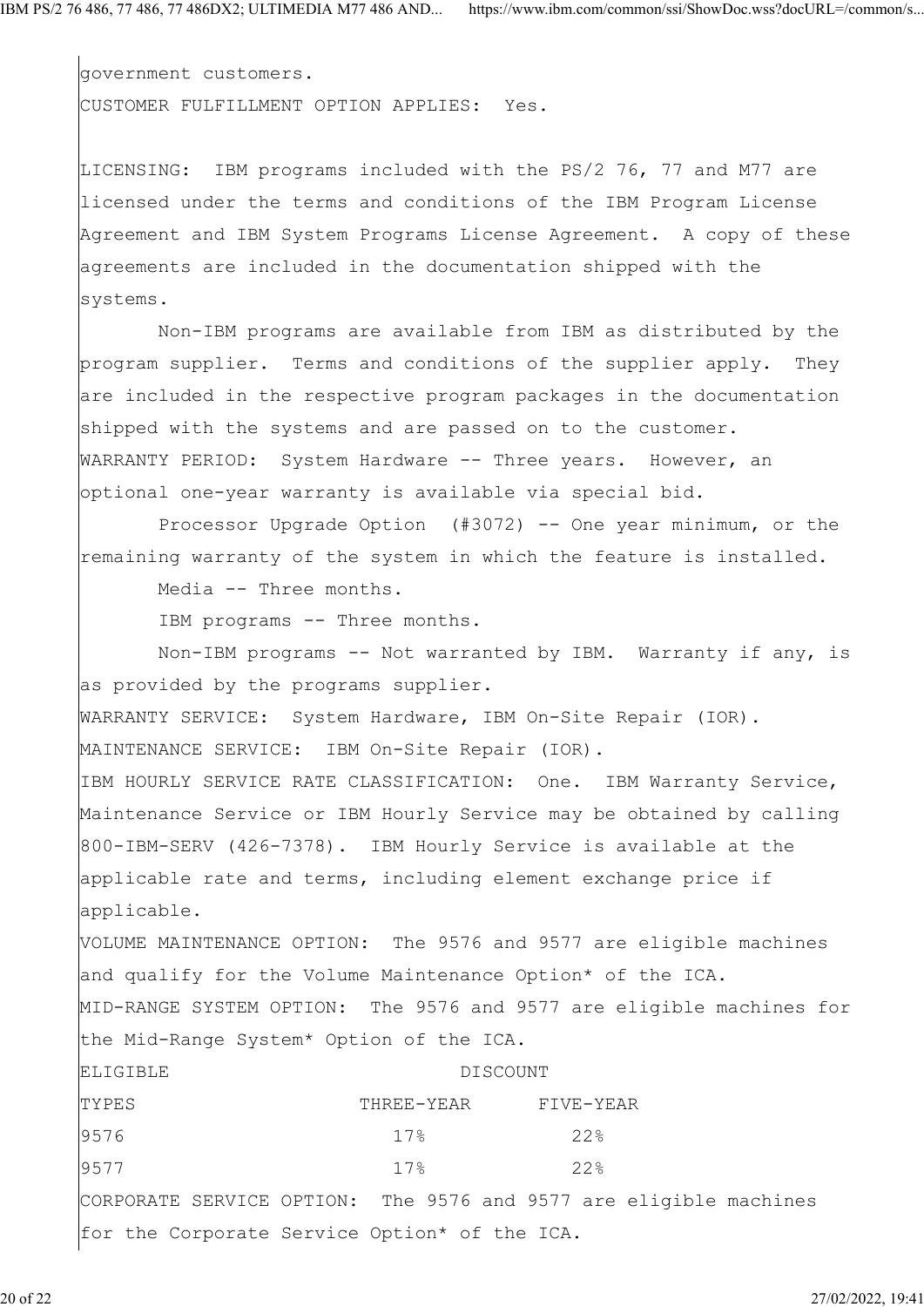IBM PS/2 76 486, 77 486, 77 486DX2; ULTIMEDIA M77 486 AND... https://www.ibm.com/common/ssi/ShowDoc.wss?docURL=/common/s...

|                             | <b>DISCOUNT</b>                                             |                                                                       |
|-----------------------------|-------------------------------------------------------------|-----------------------------------------------------------------------|
| OPTION                      | THREE-YEAR                                                  | FIVE-YEAR                                                             |
| Network                     | 25%                                                         | 30%                                                                   |
| System                      | 17.8                                                        | 22%                                                                   |
|                             |                                                             | EXTENDED MAINTENANCE OPTION: The 9576 and 9577 are eligible machines  |
|                             | for the Extended Maintenance Option* of the ICA.            |                                                                       |
|                             |                                                             | CENTRAL FACILITY MAINTENANCE SERVICE OPTION: The 9576 and 9577 are    |
|                             |                                                             | eligible machines for Central Facility Maintenance Service Option* of |
| the ICA.                    |                                                             |                                                                       |
|                             |                                                             | A minimum of six machines is required to be at the central            |
|                             |                                                             | facility before requesting maintenance service. The Additional        |
|                             |                                                             | Maintenance Charge Factor is currently 0.5 hours. The terms and       |
|                             |                                                             | conditions are stated in the Attachment for Central Facility          |
| Maintenance Service Option. |                                                             |                                                                       |
|                             | $*$ A revised exhibit will be available at a later date.    |                                                                       |
|                             | PRODUCT AVAILABILITY STATUS: New product available.         |                                                                       |
| CUSTOMER SETUP: Yes.        |                                                             |                                                                       |
| LICENSED INTERNAL CODE: No. |                                                             |                                                                       |
|                             |                                                             | IBM EDUCATION ORDER CENTER: The 9576 and 9577 are available for       |
|                             |                                                             | ordering through the IBM Education Order Center. Availability         |
|                             |                                                             | through the Education Order Center may not coincide with the product  |
|                             | availability dates in other sections of this document.      |                                                                       |
|                             |                                                             | The IBM Education Order Center is the order processing                |
|                             | location for selected personal computers and related        |                                                                       |
|                             |                                                             | hardware/software for eligible education end users. Eligible end      |
|                             | users are defined as faculty and staff members of qualified |                                                                       |
|                             |                                                             | kindergarten through twelfth grade educational institutions and       |
|                             | students, faculty and staff members of higher educational   |                                                                       |
|                             | institutions that have an Education Product Coordinator.    |                                                                       |
|                             |                                                             | NATIONAL EDUCATION PRICE (NEP): A National Education Price is         |
|                             |                                                             | available under the terms and conditions of the National Education    |
|                             |                                                             | Price Exhibit. The NEP price, which represents a 25% discount from    |
|                             |                                                             | the single unit purchase price, is not subject to any further         |
|                             |                                                             | discount or allowance. The machines in this announcement are          |
|                             | included in the National Education Price Exhibit.           |                                                                       |
| <b>CHARGES</b>              |                                                             |                                                                       |
|                             |                                                             |                                                                       |